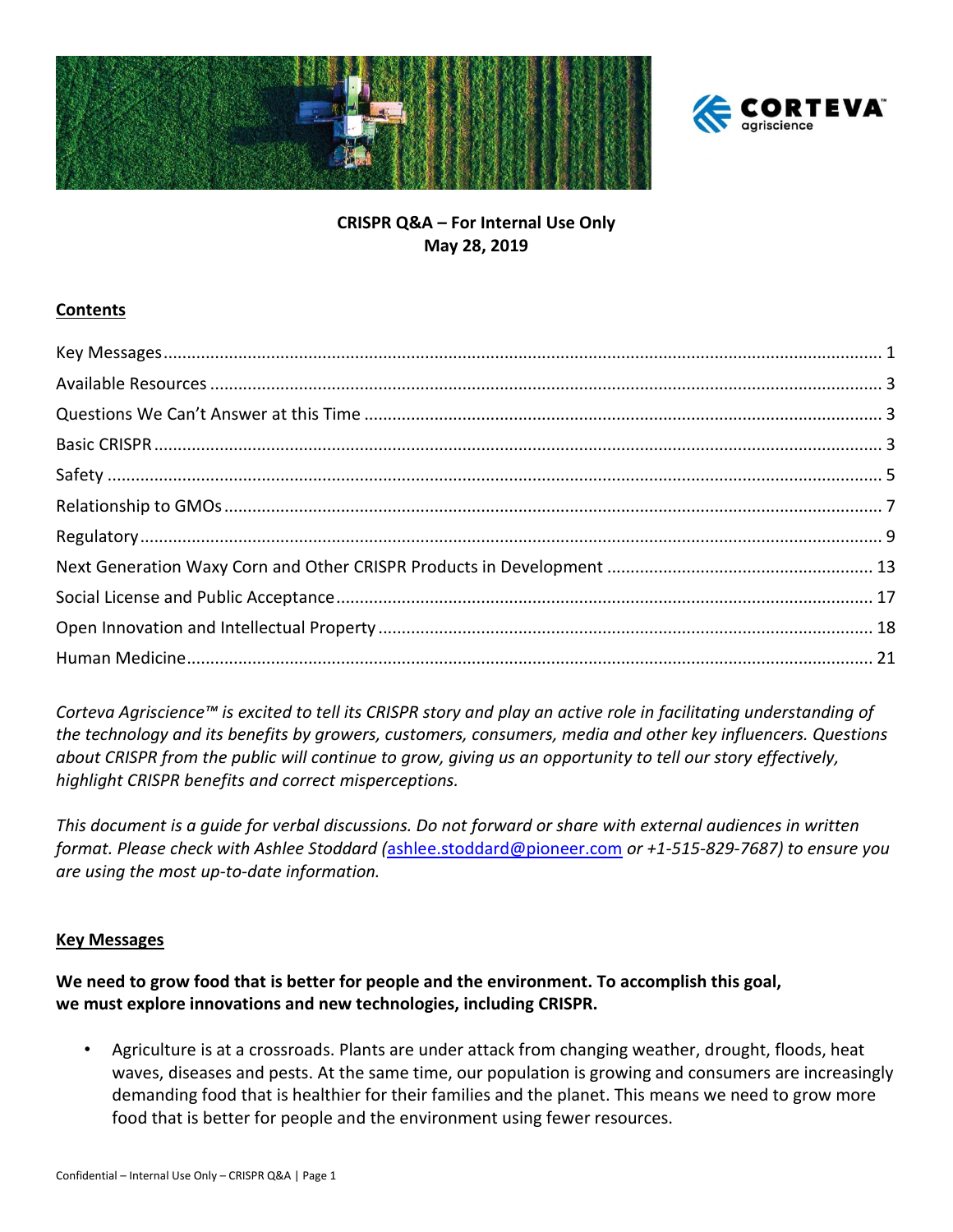



- **CRISPR-produced seeds help us grow healthy and nutritious food that is better for people and the environment.**
- CRISPR gene editing can create an improved plant that does not include DNA from a different species. CRISPR makes it possible to deliver nutritious plants that could occur in nature or be developed through conventional breeding, but faster and more efficiently.
- CRISPR has the potential **to produce many consumer benefits**.
	- Crops that taste better and have more vitamins and nutrients for people and animals.
	- Less expensive food due to fewer resources needed to grow them.
	- Reduced food waste due to fruits and vegetables that don't brown or rot quickly.
- **Researchers can use CRISPR gene editing to make specific and exact changes in a plant by deleting, editing or moving a gene in the plant's own DNA.** The principles used to achieve positive characteristics in plants with CRISPR are the same as those used in traditional plant breeding for conventional and organic crops, but applied more exactly and more quickly.
- **CRISPR-produced plants are as safe as plants found in nature or produced through conventional breeding or GMO technology.**
	- o **Exact Changes:** The nature of CRISPR technology is that it makes very specific, targeted changes. These changes could occur in nature or be developed through conventional breeding, but CRISPR makes it possible to deliver them faster and more efficiently.
	- o **Extensive Testing:** At Corteva AgriscienceTM, CRISPR-produced seeds are extensively fieldtested to ensure that the specific changes to a plant's own DNA have been made exactly as intended.
	- o **If Pressed, Specific Details on Testing:** We conduct thousands of field tests over several years to study a plant's various growth characteristics, appearance, yield, and resistance to diseases and pests to confirm that edited plants grow and perform as intended.
		- 1. Researchers confirm the intended change was successful.
		- 2. Researchers conduct field tests of thousands of plants over several years to confirm that plants grow and perform as intended.
		- 3. Corteva engages routinely with regulatory agencies like the FDA about our products. We adhere to all FDA food safety regulations for all our products.
		- 4. Researchers are using CRISPR to discover treatments and cures for serious genetic diseases and conditions, such as certain types of cancer, sickle cell anemia, cystic fibrosis and early-onset Alzheimer's – advances that could improve the lives of millions.
- Corteva is committed to making information about CRISPR and how it is being used to produce seeds transparent and available to the public.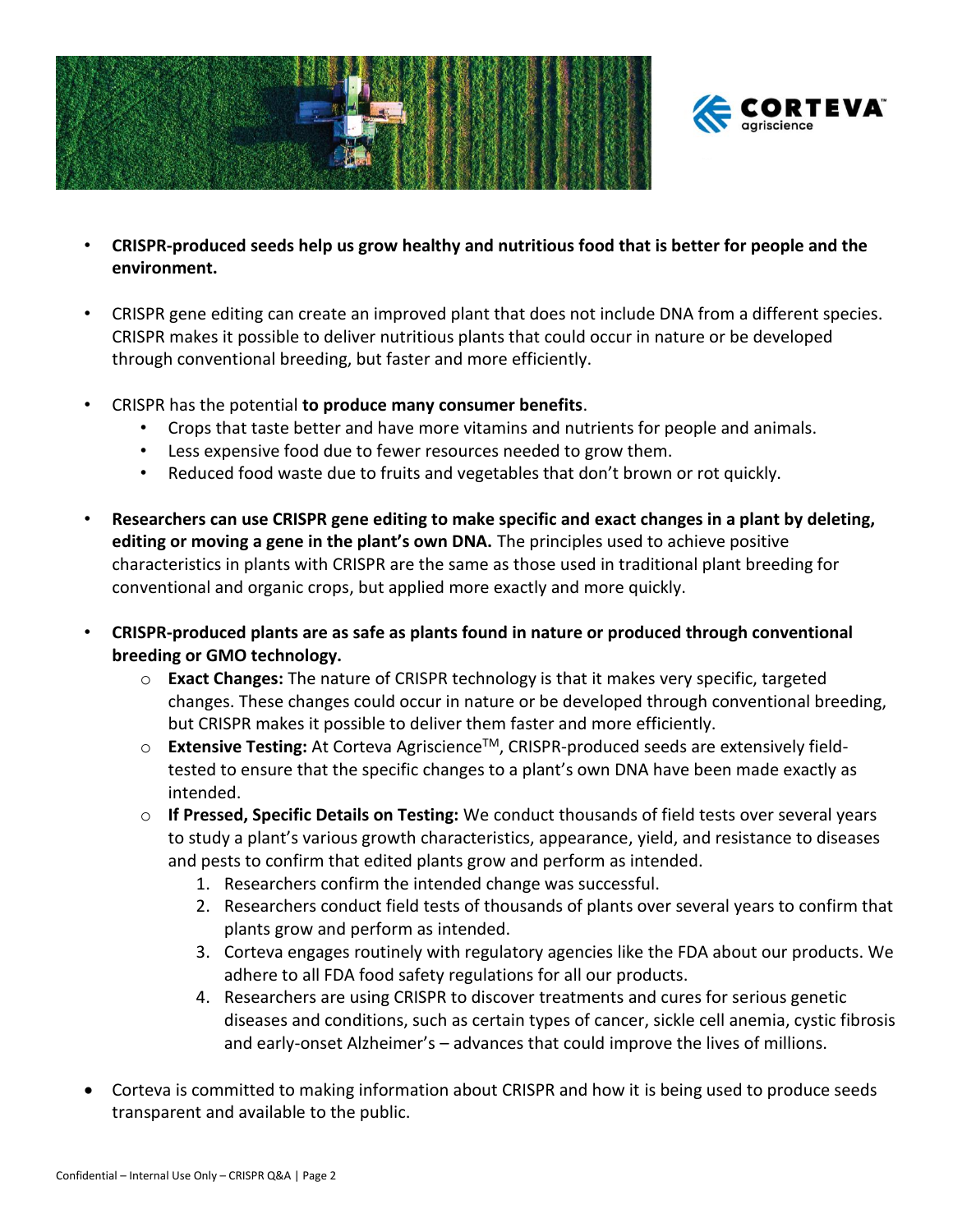



• Corteva Agriscience™ is committed to encouraging broad adoption of this technology in agriculture by enabling access to its CRISPR intellectual property rights for nonprofit organizations, academics and commercial enterprises with the intent to solve local food challenges with local solutions.

#### <span id="page-2-0"></span>**Available Resources**

In addition to this Q&A, spokespeople should refer to the companion document "CRISPR Research Insights and Messaging" for key messages about CRISPR independent of specific questions or situations.

Approved videos, infographics and other key materials are available to share externally depending on need and audience.

#### <span id="page-2-1"></span>**Questions We Can't Answer at this Time**

- Pricing strategy of products developed with CRISPR
- Specific branding or packaging of products developed with CRISPR
- Number of Corteva employees working on CRISPR
- Total investment in CRISPR
- Confirmation of any specific products or traits in development beyond the next generation of Waxy Corn hybrids and Northern Leaf Blight disease resistance for corn

#### <span id="page-2-2"></span>**Basic CRISPR**

#### **What is CRISPR?**

CRISPR gene editing can create an improved plant that does not include DNA from a different species. CRISPR makes it possible to deliver nutritious plants that could occur in nature or be developed through conventional breeding, but faster and more efficiently. CRISPR-produced plants are as safe as plants found in nature or produced through conventional breeding or GMO technology.

#### *How does CRISPR work?*

CRISPR works much like editing text on a computer. Researchers use CRISPR gene editing to make specific and exact changes in a plant by deleting, moving or editing a plant's own DNA to achieve a specific characteristic such as drought resistance, disease tolerance or improved nutritional value.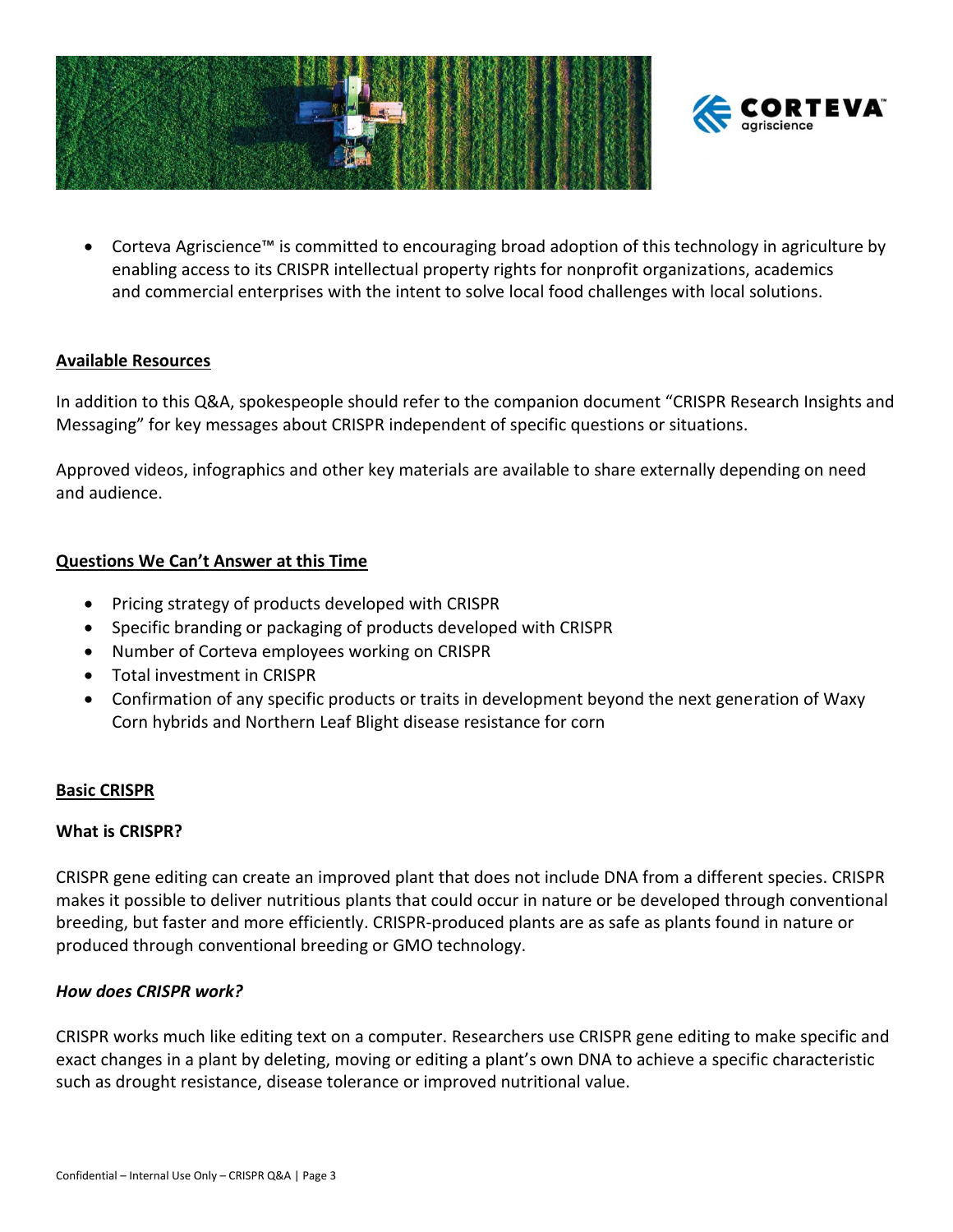



Researchers can achieve the same positive characteristics in plants with CRISPR as in conventional and organic crops developed through traditional plant breeding, but more exactly and more quickly.

#### *Why do we need CRISPR in agriculture?*

Agriculture is at a crossroads. Plants are under attack from changing weather, drought, floods, heat waves, diseases and pests. At the same time, our population is growing and consumers are increasingly demanding food that is healthier for their families and the planet. This means we need to grow more food that is better for people and the environment using fewer resources. To accomplish this goal, we must explore new innovations and technologies – and CRISPR is one of these innovations.

#### *What are the potential benefits of CRISPR in agriculture?*

CRISPR can help us grow food that is better for people and the environment.

*Consumers:* Potential consumer benefits include crops that taste better and have more vitamins and nutrients, food that is less expensive due to the use of fewer resources to grow crops, and less food waste due to fruits and vegetables that do not brown or rot quickly.

*Environment:* Potential environmental benefits include reducing the amount of water and land needed to grow crops as well as creating plants that can use fewer pesticides and more "green chemistry" to grow. Green chemistry, also known as sustainable chemistry, is the design of chemical products and processes that reduce or eliminate the generation of hazardous substances.

*Farmers:* Potential farmer benefits include crops that are pest and disease resistant, have higher yields, are better able to withstand weather conditions like drought, and need fewer inputs like water or fertilizers.

### *What particular type of CRISPR technology are you using?*

Currently, Corteva Agriscience™ uses CRISPR-Cas9 technology.

#### *To which crops can CRISPR technology be applied?*

CRISPR has broad application to crops, including fruits and vegetables.

### *How is CRISPR technology applied beyond plants/agriculture?*

It also has potential applications for human medicine. Researchers are using CRISPR to discover treatments and cures for serious genetic diseases and conditions, such as certain types of cancer, sickle cell anemia, cystic fibrosis and early-onset Alzheimer's – advances that could improve the lives of millions.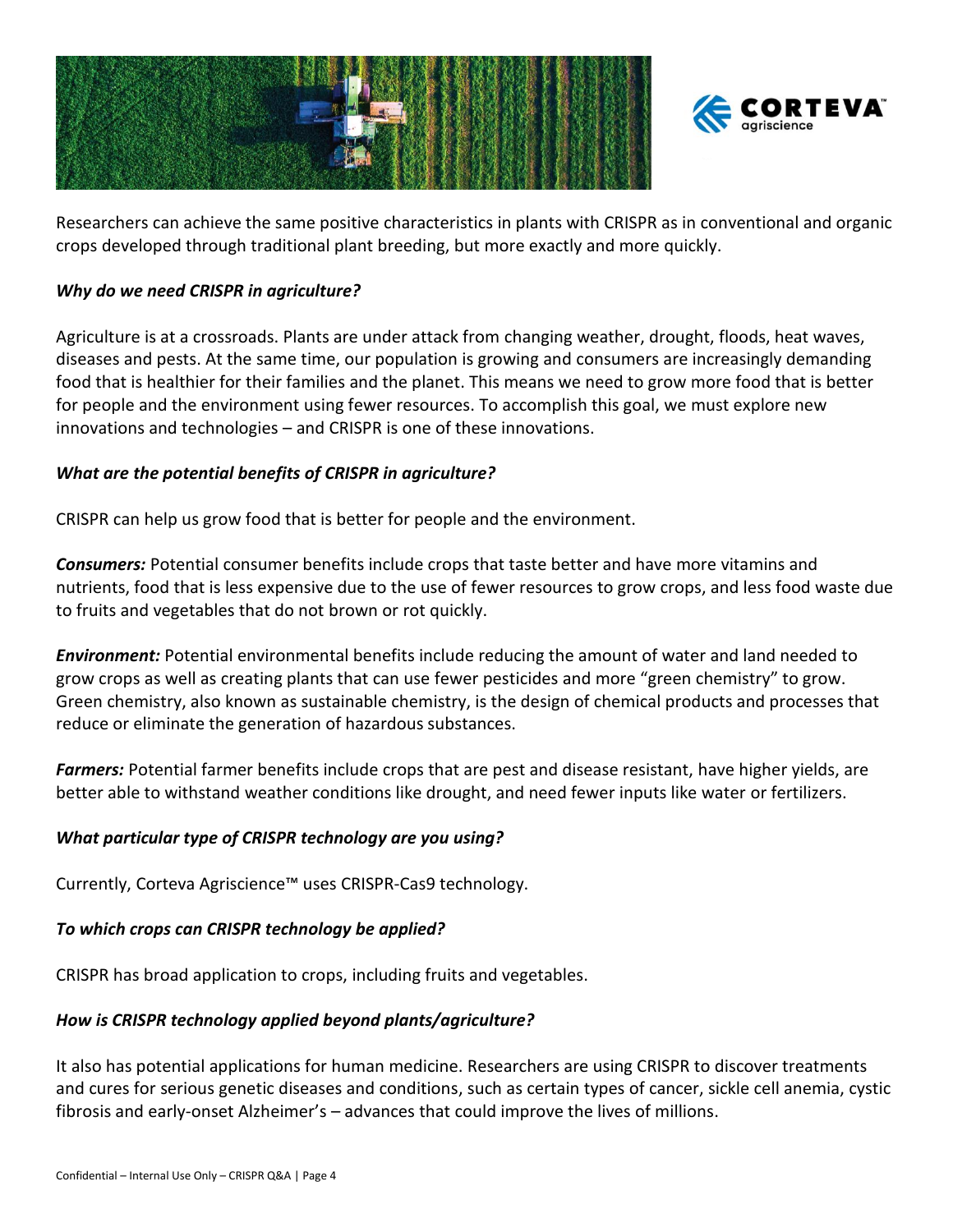



#### <span id="page-4-0"></span>**Safety**

#### *Is the use of CRISPR in agriculture safe?*

Yes. CRISPR can be used in agriculture to deliver plants that are as safe as plants found in nature or produced through conventional breeding or GMO technology. Corteva Agriscience™ rigorously tests CRISPR-produced seeds to confirm the intended changes are made to a plant's own DNA and the resulting plants perform as expected.

#### *How do you know there will not be unintended consequences or off-target issues?*

CRISPR enables specific and exact changes to a plant's DNA compared to conventional breeding methods. In addition, Corteva field-tests CRISPR-produced crops extensively to confirm specific changes are made exactly as intended.

#### *How are CRISPR plants tested?*

Corteva tests all the plants we develop to confirm changes were made as intended. Specifically, for CRISPRproduced plants:

- Corteva researchers confirm the intended change was successful.
- Corteva researchers conduct field tests of thousands of plants over several years to confirm that plants grow and perform as intended.
- Corteva engages routinely with regulatory agencies like the FDA about our products. We adhere to all FDA food safety regulations for all our products.

#### *Are CRISPR plants tested like other plants?*

Yes, Corteva extensively field-tests CRISPR-produced plants the same way we test our conventionally bred plants, which involve detailed observations of the plant's various growth characteristics, appearance, yield, and resistance to diseases and pests.

#### *Why aren't CRISPR plants tested more than conventionally bred plants?*

CRISPR-produced plants, like conventionally bred plants, do not include DNA from a different species. Therefore, the CRISPR-produced plants that advance to the testing stage can be tested the same way as plants bred conventionally.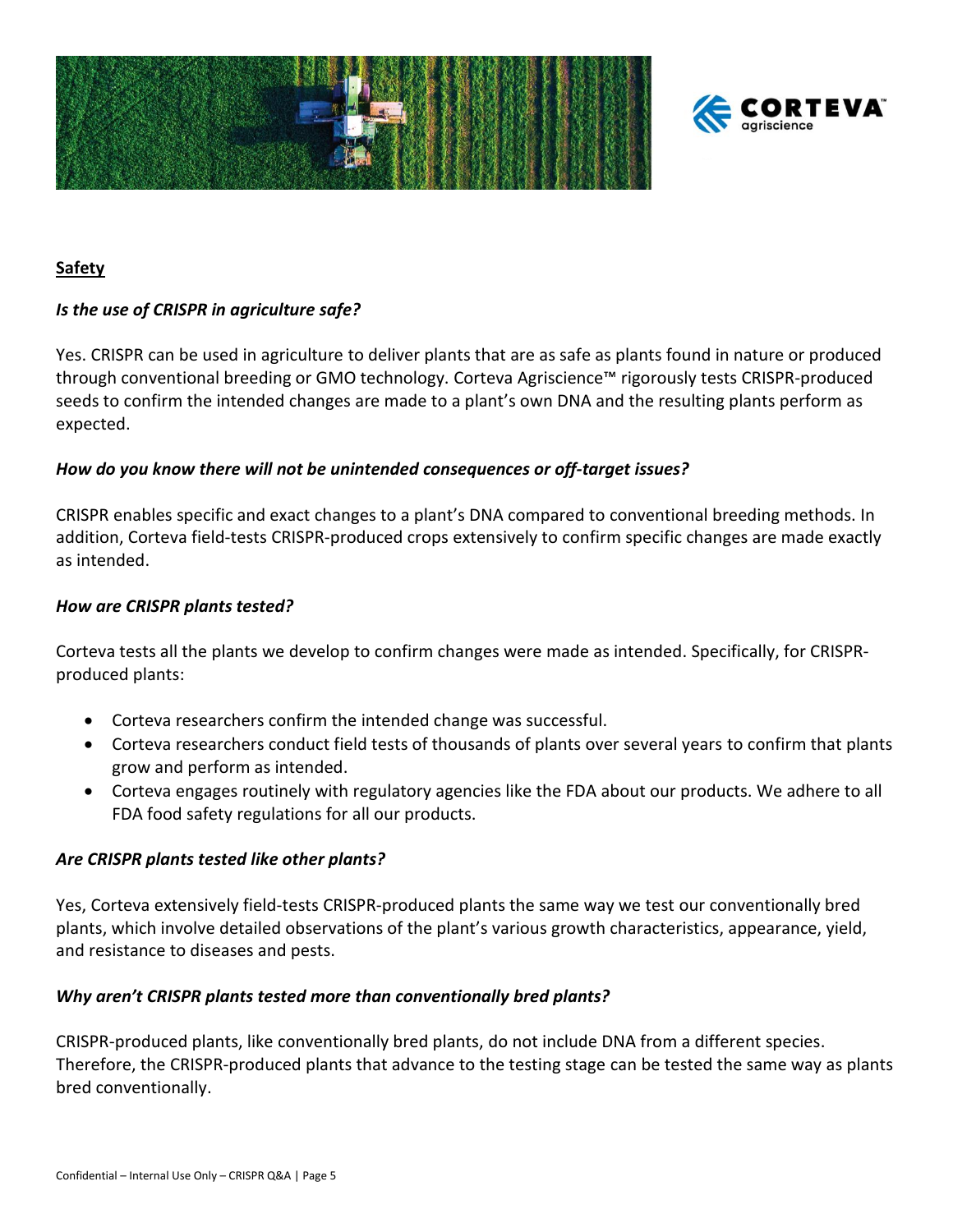



# *Isn't it possible that someone could use CRISPR to create a plant that is dangerous for people, animals or the environment?*

History has shown us that any technology can be used to create both positive and adverse effects. But the market demand is for more food that is healthy for people and the environment, grown more quickly and efficiently – and that is what CRISPR makes possible.

# *How do you know these CRISPR-produced plants are safe for human consumption over the long term? What human health studies are you conducting?*

Corteva Agriscience™ uses CRISPR to produce plants more quickly that could occur in nature or be produced by conventional breeding. This gives us confidence that CRISPR plants are as safe as these other kinds of plants, which have been consumed safely by humans for hundreds of years.

# *But there could be off-target DNA changes in CRISPR plants, right?*

CRISPR uses detailed knowledge of a plant's DNA to introduce targeted, specific changes. Because of this targeting, researchers can make these exact DNA changes with fewer additional DNA changes than what would occur in nature or with conventional breeding. In this way, CRISPR can reduce potential off-target DNA changes in CRISPR-produced plants.

Every plant – whether found in nature, created by conventional breeding methods in use for hundreds of years, or produced with technologies like CRISPR – has DNA that changes with every generation. It is inaccurate to say that changes in DNA result only from technologies like CRISPR.

Further, when Corteva creates a new CRISPR-produced seed, we field-test thousands of plants over several generations and growing locations, making detailed observations of the plant's various growth characteristics, appearance, yield, and resistance to diseases and pests. This is a standard practice to monitor that plants perform as expected before commercialization.

# *Do you do tests to confirm the safety of CRISPR?*

Corteva tests CRISPR-produced plants the same way we test our conventionally bred plants, which involve detailed observations of the plant's various growth characteristics, appearance, yield, and resistance to diseases and pests. This is a standard practice to monitor that plants perform as expected before commercialization.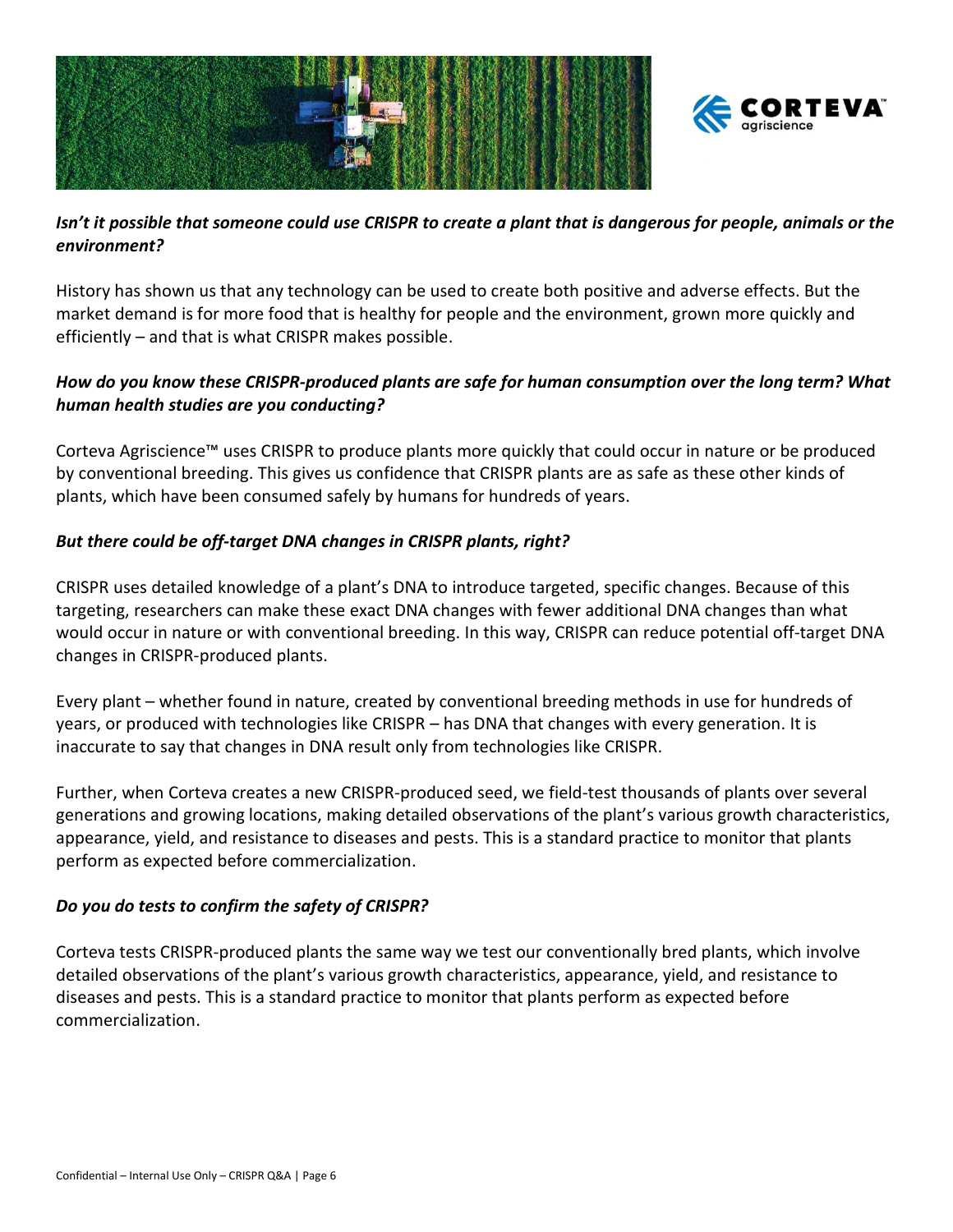



#### <span id="page-6-0"></span>**Relationship to GMOs**

#### **NOTE: All discussions comparing CRISPR to GMOs should start with the premise of why such innovations are needed today.**

Agriculture is at a crossroads. Plants are under attack from changing weather, drought, floods, heat waves, diseases and pests. At the same time, our population is growing and consumers are increasingly demanding food that is healthier for their families and the planet. This means we need to grow more food that is better for people and the environment using fewer resources. To accomplish this goal, we must explore new innovations and technologies – and CRISPR is one of these innovations.

#### *Are CRISPR plants GMOs?*

No, CRISPR-produced plants are not GMOs. "GMO" is a term that is traditionally used to refer to transgenic plants. "Transgenic" means that the plant includes DNA from a different species. This transgenic DNA is inserted into the plant's own DNA via genetic engineering to create a GMO, or transgenic plant.

In contrast, researchers can use CRISPR to create an improved plant that does not include DNA from a different species. CRISPR allows us to make specific changes in a plant by deleting, editing or moving a plant's own DNA – improvements that could occur in nature or be developed through conventional breeding.

If CRISPR were used to create a plant that includes DNA from a different species, that plant would be a GMO.

#### *Are CRISPR-produced plants safer than GMOs?*

This question reflects a common misperception about GMOs. GMOs are subjected to rigorous testing prior to commercialization. Since this testing was put in place three decades ago, the safety of GMOs has been validated by numerous government regulatory bodies and credible scientific bodies around the world.

CRISPR-produced plants are as safe as plants produced through GMO technology or conventional breeding or plants found in nature.

#### *Why aren't CRISPR-produced plants regulated like GMOs?*

Global regulatory policies for CRISPR crops are still in development in many countries, with countries starting to provide more policy clarity.

CRISPR can be used to produce plants that do not include DNA from a different species, and their characteristics could occur in nature or through conventional plant breeding. Therefore, we believe they should be regulated the same as plants produced through conventional breeding methods.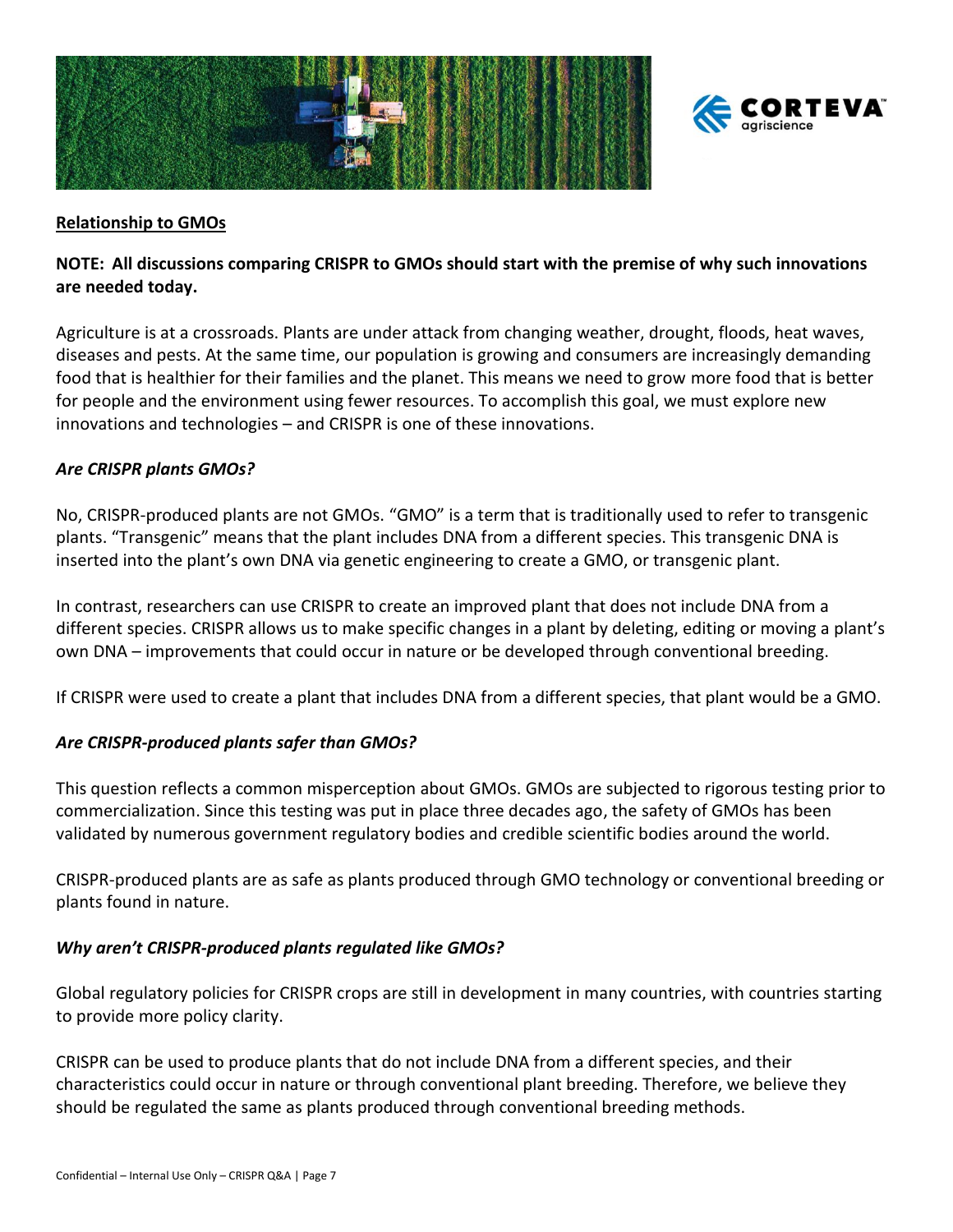



If CRISPR were used to create a plant that includes DNA from a different species, that plant would be a GMO.

# *Is CRISPR more "natural" than GMOs (transgenics)?*

The changes to a plant's DNA made possible by CRISPR could also occur in plants found in nature or produced by conventional breeding. CRISPR simply enables these principles to be applied more exactly and more quickly.

Every plant – whether found in nature, created by conventional breeding methods in use for hundreds of years, or produced with technologies like CRISPR or GMO – has DNA that changes with every generation. Even what we think of as "natural" plants are continuing to change over time, similar to the ways that technology can change plants, so one could argue CRISPR-produced plants are similarly "natural."

# *How do CRISPR-produced compare to GMO (transgenics) plants in nutritional profile (vitamin/mineral content)?*

One of the possible benefits of CRISPR is to produce plants that are more nutritious than those found in nature or produced by conventional breeding. Ultimately, the plant's nutritional profile will depend on what characteristics researchers, companies and universities develop and commercialize.

CRISPR gene editing, conventional genetic engineering and traditional breeding can be used to change the nutritional profile of a plant if desired. So, it is possible that a CRISPR-produced plant could be more nutritious than a GMO (as well as plants found in nature or bred conventionally). Similarly, a GMO plant could be created to have a better nutritional profile than other plants.

### *Will Corteva Agriscience™ use CRISPR to replace GMOs?*

Corteva develops and uses many tools, including CRISPR, to develop new seeds to help farmers grow healthy food for more people, with less land and fewer resources. Corteva will continue to provide a variety of seed options, including those developed from conventional, GMO and CRISPR methods, so that farmers and consumers have choices.

CRISPR can be used to improve a plant's characteristics without including DNA from a different species. That means we can develop improvements that are no different than those that could occur in nature or through conventional breeding over decades, except that CRISPR makes it possible to deliver the same benefits in a few years and just as safely.

Both GMO and CRISPR tools are important for agriculture today. Plants are under attack from changing weather, drought, floods, heat waves, diseases and pests. At the same time, our population is growing and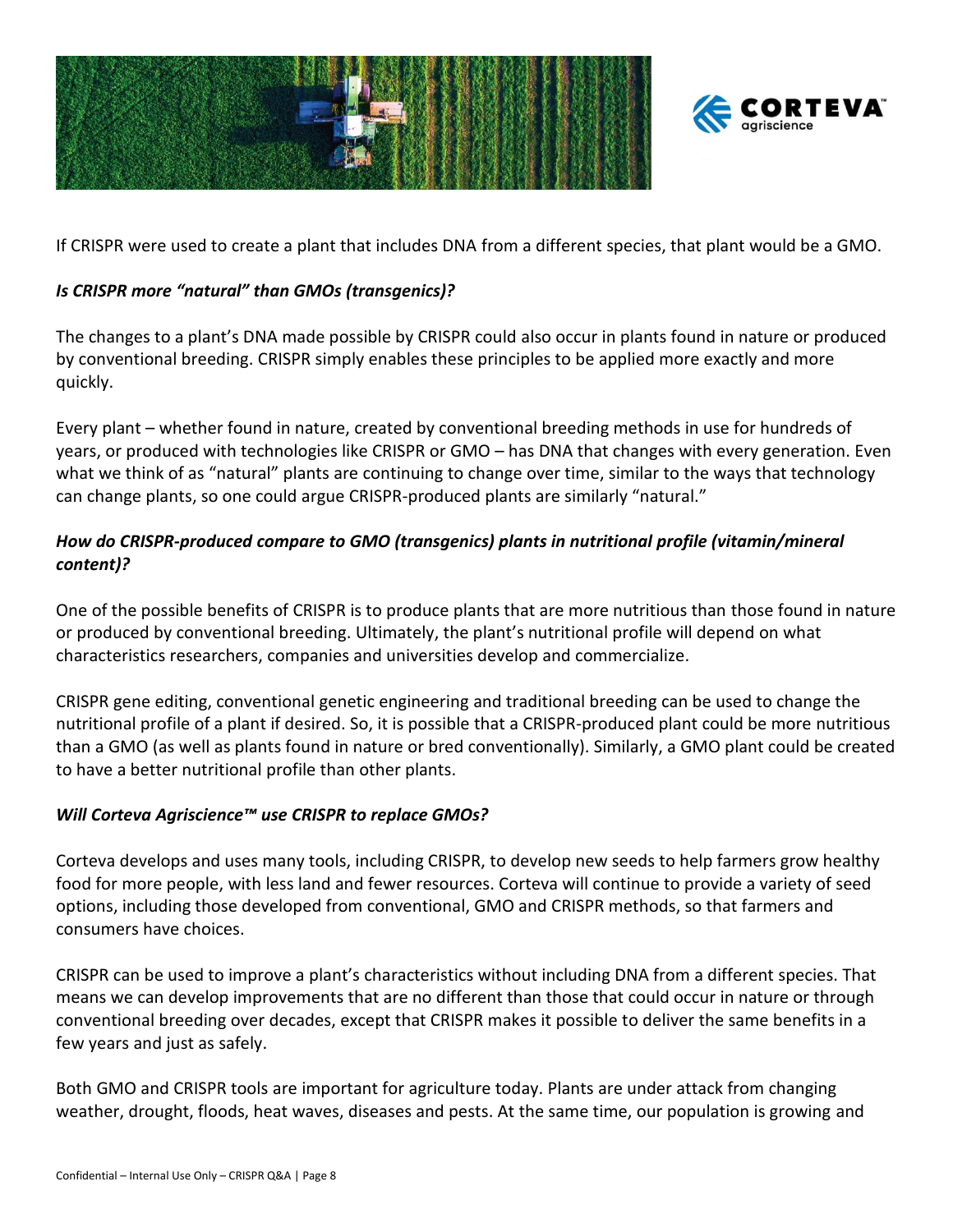



consumers are increasingly demanding food that is healthier for their families and the planet. This means we need to grow more food that is better for people and the environment using fewer resources. To accomplish this goal, we must explore new innovations and technologies – CRISPR is one of these innovations.

#### <span id="page-8-0"></span>**Regulatory**

#### *How are CRISPR-produced plants regulated in the U.S.?*

Three federal agencies regulate products of food and agricultural technology. Together, United States Department of Agriculture (USDA), the Environmental Protection Agency (EPA) and the Food and Drug Administration (FDA) work under the Coordinated Framework for the Regulation of Biotechnology to ensure these products are safe for the environment and human health.

USDA's regulations focus on protecting plant health; FDA oversees food and feed safety; and EPA regulates the sale, distribution, and testing of pesticides to protect human health and the environment.

• In March 2018, USDA stated that it "seeks to allow innovation when there is no risk present" and clarified its policy towards plant breeding innovations, stating that:

*"Under its biotechnology regulations, USDA does not currently regulate, or have any plans to regulate, plants that could otherwise have been developed through traditional breeding techniques as long as they are developed without the use of a plant pest as the donor or vector and they are not themselves plant pests."*

Therefore, if a CRISPR produced plant is indistinguishable from one developed through traditional breeding methods and meets the plant pest criteria above, such CRISPR-produced plants are regulated in the same way as all traditionally bred plants are regulated (e.g., Federal Seed Act under USDA APHIS and AMS, state Seed laws, etc.).

• FDA's 1992 policy ("Statement of Policy: Foods Derived from New Plant Varieties") established a process by which companies can voluntarily consult with the FDA about food safety prior to marketing new plant varieties, to address any questions related to regulatory status.

FDA policy is not specific to any technology by which the new food crop is produced.

Importantly, the existing FDA laws and regulations require everyone in the farm-to-table continuum to market safe foods to consumers, regardless of the process by which such foods are created.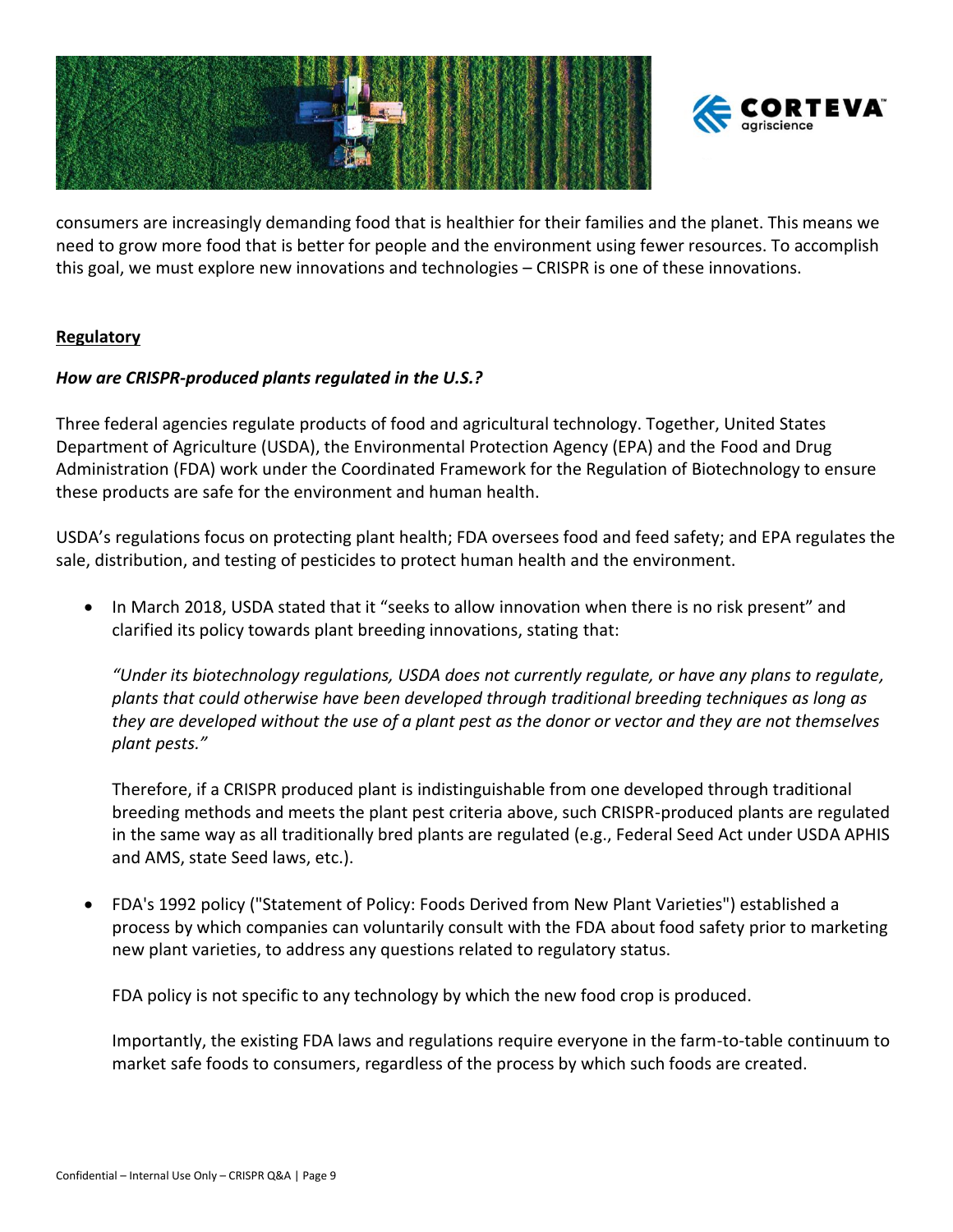



• EPA's scope of regulatory oversight is for pesticides, and specific to plants, plant-incorporated protectants (PIPs) – in other words, substances produced and used in living plants that can prevent, destroy, repel, or mitigate any pest. Hence, not all CRISPR-produced plants will have characteristics that fall under EPA oversight in the first place.

In September 2016, EPA stated that it "intends to clarify its approach to pesticidal products derived from genome editing techniques" but a formal policy clarification for CRISPR-produced crops has not yet been announced.

EPA has long recognized that products of conventional breeding have a solid record of safety for human health and the environment, and specifically exempted PIPs developed through conventional plant breeding from regulation. Since publishing its proposed rule in 1994, EPA has consistently stated its intent to focus its regulatory efforts on those pesticidal substances "that are new to the plant" and "have greater potential for environmental and/or human health risks" and those "isolated from novel sources" that "may present novel, unknown and/or unfamiliar toxicological profiles."

#### *Position on EPA regulation (for technical audiences):*

If a CRISPR-produced crop produces a PIP using genetic material "from a plant that is sexually compatible with the recipient plant" – that is, if the plant does not contain DNA from another species – it meets EPA's conventional breeding exemption described above. Note that EPA oversight remains in place for plants that fall under the conventional breeding exemption - they are not exempt from adverse effect reporting obligations.

Deviating from this policy and existing regulations to address gene editing would undermine innovation, needlessly expand Agency oversight, and run counter to a policy that "limits EPA's regulatory role in conventional plant breeding and ensures that the Agency does not unnecessarily supplant the self-regulating aspects of plant breeding."

### *How are CRISPR-produced plants regulated outside the U.S.?*

Global regulatory policies for CRISPR crops are still in development in many countries, with countries gradually starting to provide clarity on this matter. Regulators in Argentina, Brazil, and Chile confirmed that if no DNA from another species is present in the plant, such plants will not be considered as GMO under their country's law.

*Note: Please contact your local regulatory expert to learn about the regulatory policies in your country.*

#### *Is the regulatory system for CRISPR-produced crops clear?*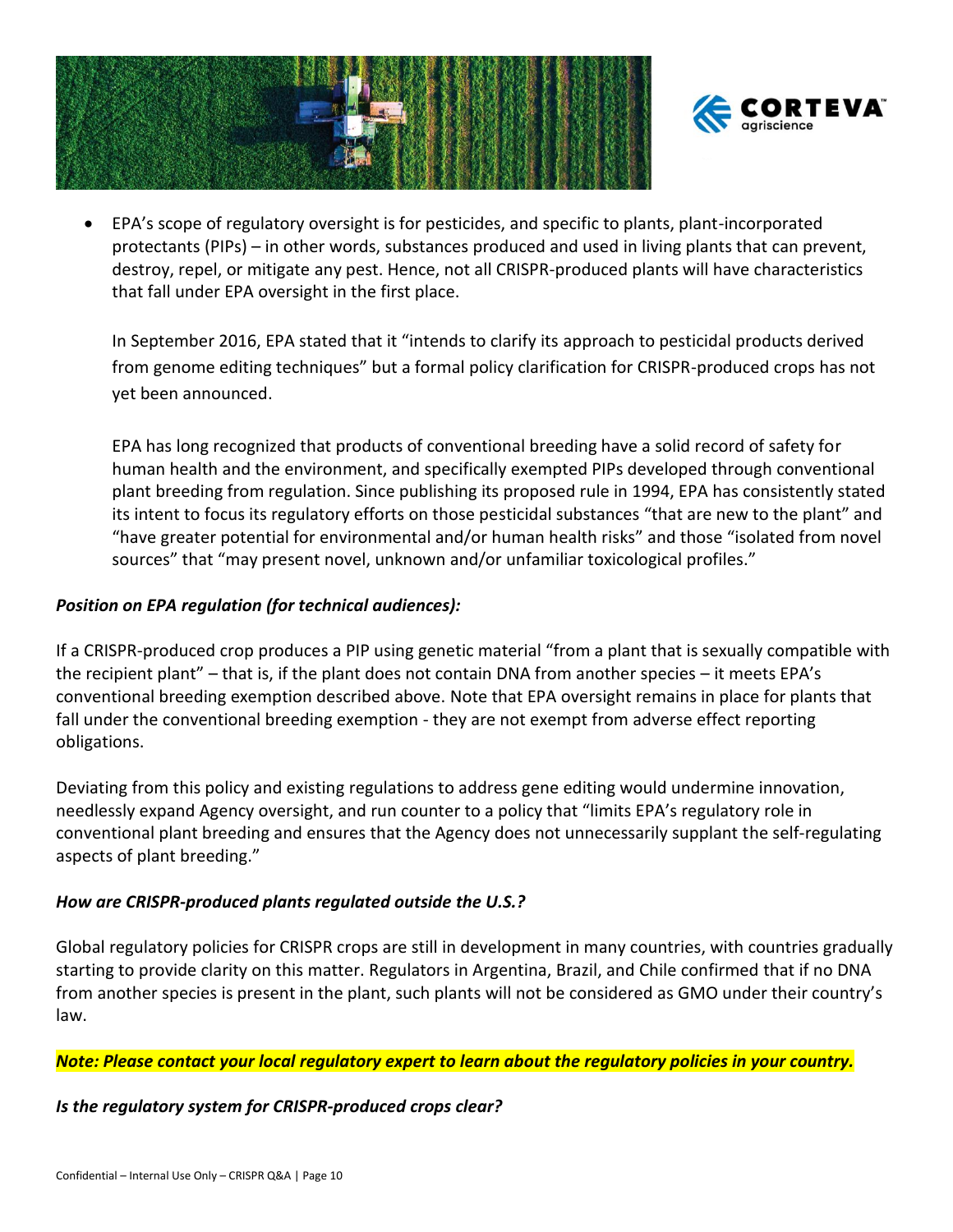



Corteva Agriscience™ continuously monitors the development of global regulatory policies for products of CRISPR technology and is in regular consultation with global regulatory bodies and government agencies. We continue to encourage a science-based approach and believe that regulatory oversight should focus on the characteristics of the product – not the process by which it is created.

#### *Does CRISPR shorten the amount of time it can take to get a new product to market?*

We are hopeful that it will. It does shorten the product development lifecycle because CRISPR-produced plants can be developed in just a few years versus what often takes decades. However, introducing a new product involves factors such as harmonization of global regulations.

CRISPR-produced plants do not include DNA from a different species and should not be subject to the same onerous and lengthy regulatory approval process that has been historically put in place for GMOs. Treating CRISPR-produced crops as GMOs would substantially slow down their path to market and adoption of CRISPR innovation in agriculture.

### *What impact will CRISPR have on agriculture in developing countries?*

People living in developing countries across the globe have a particular need for access to more food that is healthier for people and the environment and produced with fewer resources. CRISPR is one tool that can help meet this need. It can be applied to a wide variety of crops, including local staple food crops, fruits and vegetables, addressing critical local agriculture challenges.

Corteva is committed to encouraging broad adoption of this technology in agriculture by enabling access to its CRISPR intellectual property rights for nonprofit organizations, academics and commercial enterprises with the intent to solve local food challenges with local solutions.

### *Shouldn't there be more regulation of CRISPR-produced plants?*

CRISPR-produced plants do not include DNA from different species, and their characteristics could occur in nature or through conventional plant breeding. Therefore, we believe they should be regulated the same as plants produced through conventional breeding methods.

Regulatory policies should be cost effective and commensurate with the risk. They should be transparent, consistently applied and enforced, and globally harmonized.

### *Why aren't CRISPR-produced seeds regulated by the USDA's biotechnology regulatory services?*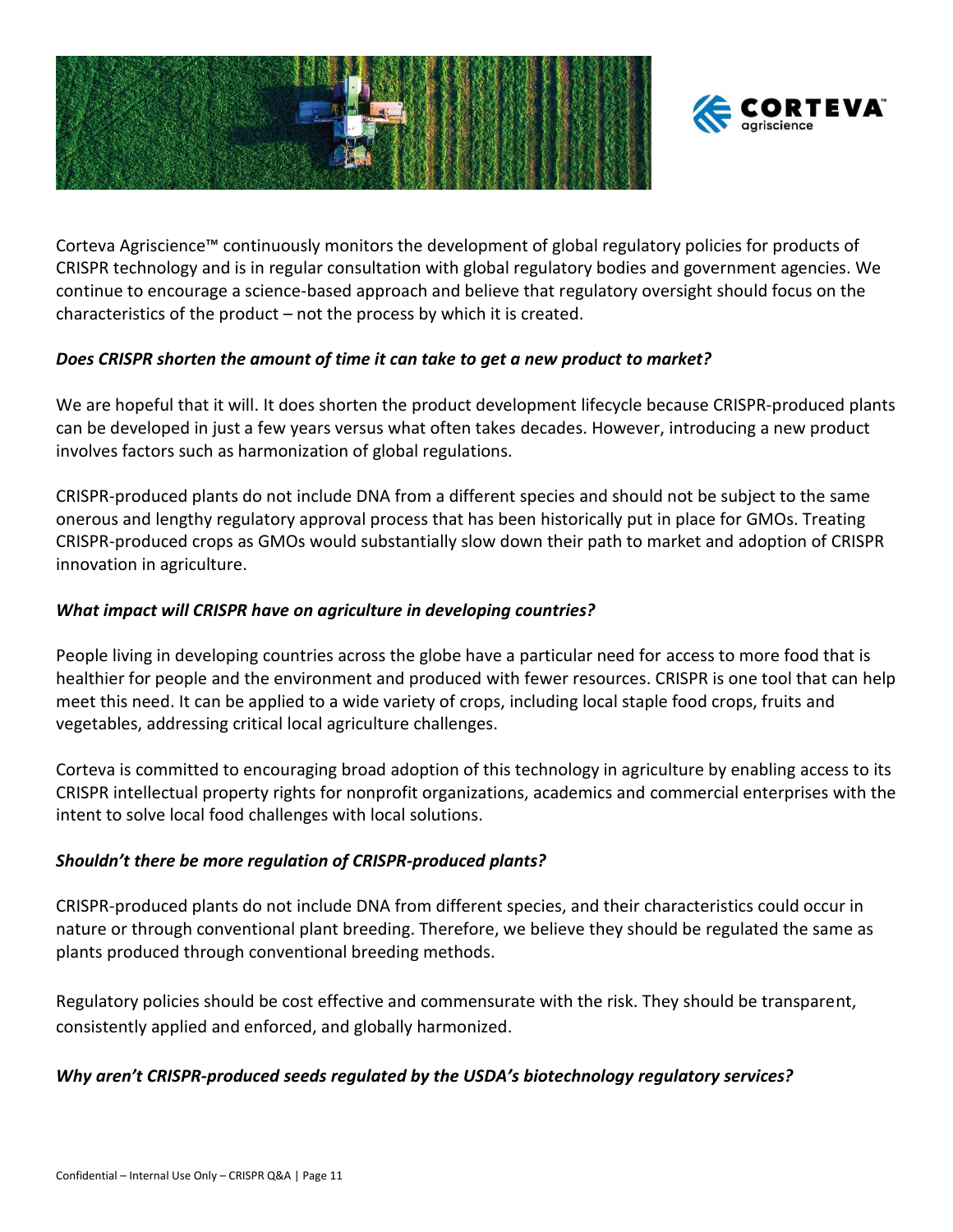



USDA's Biotechnology Regulatory Services regulates plants that are or may be plant pests, regardless of the production technique. Therefore, when CRISPR is used to develop a plant not meeting these criteria, such CRISPR plants will not be regulated by USDA BRS. CRISPR-produced plants will still be subject to all the same regulations applied to conventionally bred plants.

Given a huge interest in CRISPR technology and a rising number of applications to develop CRISPR crops, in March 2018 USDA issued a special clarification of its policy towards plant breeding innovations. In summary:

*"Under its biotechnology regulations, USDA does not currently regulate, or have any plans to regulate plants that could otherwise have been developed through traditional breeding techniques as long as they are developed without the use of a plant pest as the donor or vector and they are not themselves plant pests."*

### *In the U.S., does the FDA need to be consulted to bring a CRISPR-produced plant to market?*

The FDA does not need to be consulted. However, Corteva Agriscience™ engages routinely with regulatory agencies like the FDA on our products. FDA's 1992 policy ("Statement of Policy: Foods Derived from New Plant Varieties") established a process by which companies can *voluntarily* consult with the FDA prior to marketing new plant varieties, to address any questions related to regulatory status. This policy is not specific to any technology by which the new plant variety is produced. Importantly, the existing FDA laws and regulations require everyone in the farm-to-table continuum to market safe foods to consumers, regardless of the process by which such foods are created.

### *What is the view of Corteva on the European Court of Justices' decision?*

We are disappointed that the European Court of Justice interpreted the provisions in the EU's GMO Directive in such a way that plants developed with innovative, targeted mutagenesis technologies should be treated as GMOs and subject to the respective onerous regulatory provisions in the EU.

The Court's decision effectively cuts off European plant breeders, researchers and innovators from scientific progress. Subjecting plant breeding innovations to undue regulatory burden will have a direct effect on efforts to build a more sustainable and resilient agriculture by depriving European farmers, consumers and the wider agri-food chain, of a range of important benefits.

The Court's decision is also contrary to the views taken by regulatory bodies outside of Europe, who have examined the science and concluded that plant varieties developed through the latest breeding methods should not be subject to different or additional regulatory oversight if they could also be obtained through earlier breeding methods or found in nature.

While the ruling is disappointing, it did not come as a complete surprise, as the EU has traditionally taken a precautionary approach to new agricultural technologies. We strongly encourage the incoming EU policy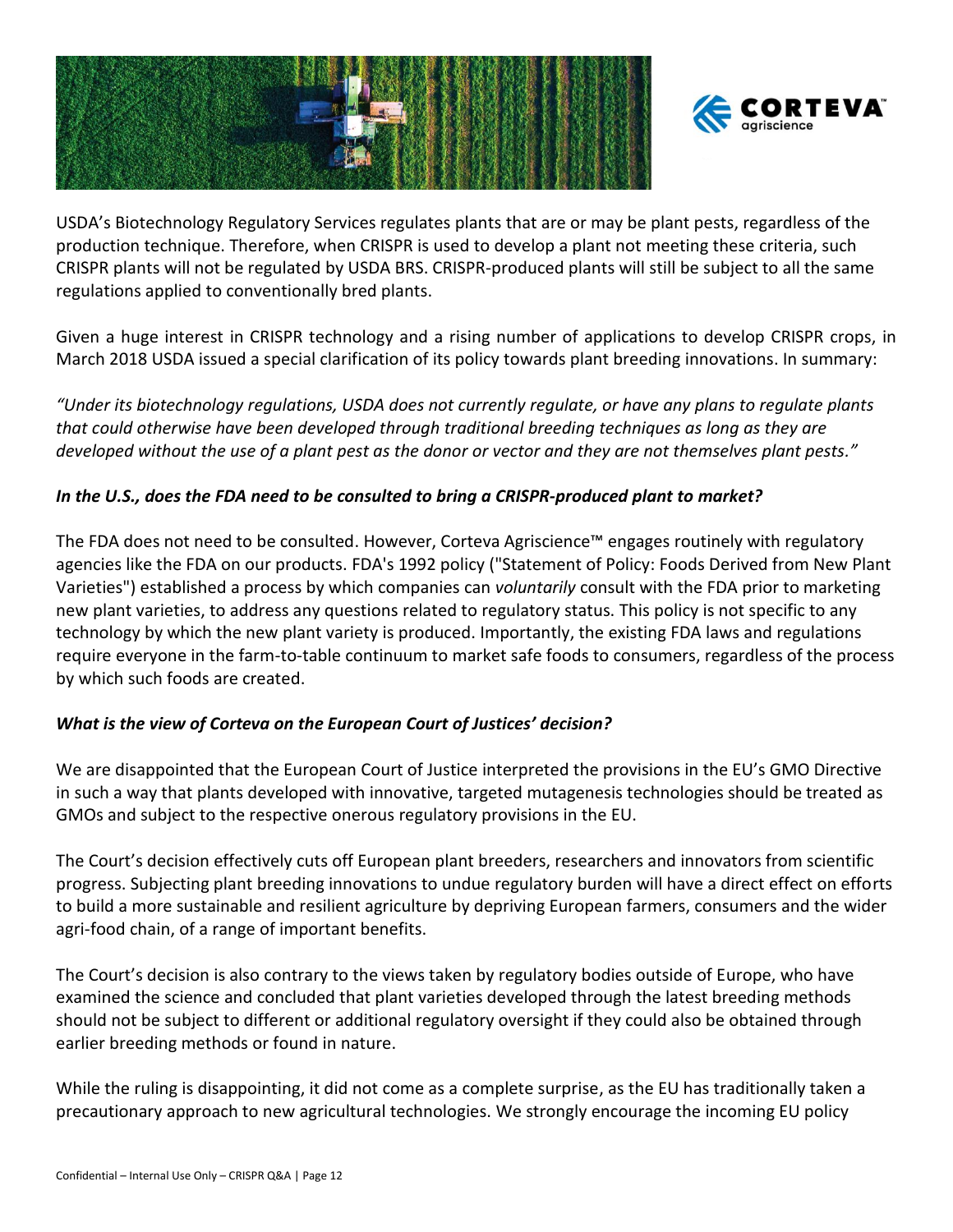



makers to provide more workable legislation that would allow farmers and consumers across Europe to take advantage of the many benefits that plant breeding innovations, such as CRISPR, can offer.

# *Are you collaborating with any European firms on CRISPR as part of your Open Innovation initiative or otherwise?*

Corteva Agriscience™ remains committed to CRISPR. We must keep innovating, testing and improving to solve the world's toughest food challenges. That's how we will fulfill our mission of enriching the lives of those who produce and those who consume, ensuring progress for generations to come.

We are in discussions with several European groups and welcome other interested organizations to contact us via our Open Innovation website: OpenInnovation.Corteva.com.

# <span id="page-12-0"></span>**Next Generation Waxy Corn and Other CRISPR Products in Development**

*Note: All comments about Waxy Corn should be checked with the team to confirm that you have the most accurate and up-to-date information.*

### *What is CRISPR-produced Waxy Corn?*

Corteva's CRISPR-produced Waxy Corn is a more sustainable starchy corn that improves yield so farmers can produce more corn starch using the same land and resources. Waxy Corn produces starch for industrial applications, such as bottle labels, and for food thickening agents, such as corn starch.

### *What is the status of Waxy Corn?*

Corteva will launch phase one of our commercial pilot of CRISPR-produced Waxy Corn for the U.S. market in the 2019 growing season.

### *Will you sell Waxy Corn for the coming season?*

No. This is phase one of a commercial pilot, not a commercial launch. We are not selling CRISPR-produced seeds at this time.

### *Didn't you say you would start selling it this year? Why the delay?*

The 2019 commercial pilot is moving ahead as expected. The commercial pilot has always been intended as an opportunity to solicit feedback, not as a commercial launch.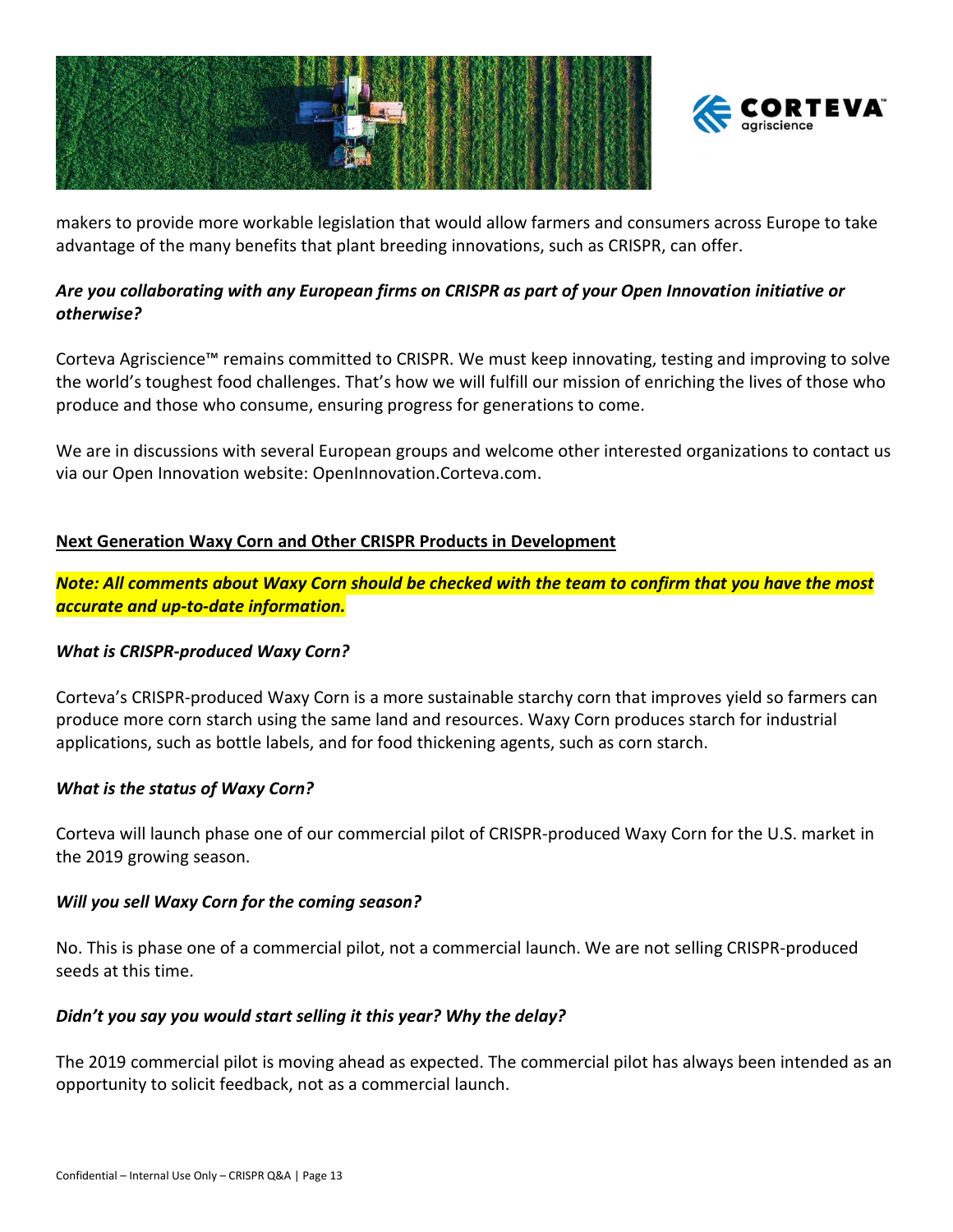



### *If this is just a pilot, when will CRISPR-produced Waxy Corn seeds be for sale?*

We cannot share this information until the pilot is completed, which will give us a clearer idea of the timing.

#### *What are your plans for Waxy next year?*

We will have a clearer idea of plans for 2020 once phase one of the commercial pilot is complete.

#### *What do you expect to learn from the commercial pilot?*

Corteva AgriscienceTM expects to further confirm the benefits of CRISPR-produced Waxy Corn. These include improvements in yield, already shown in two years of extensive field trials conducted by our own researchers, and reduced resources required to grow Waxy Corn.

Additionally, we have committed to being open and transparent about our use of CRISPR technology and its safety. This pilot allows us to listen to the marketplace and to create a best-in-class transparency model for the industry.

### *When will you see the financial return from CRISPR-produced Waxy Corn?*

That is proprietary business information that we cannot discuss.

#### *How will CRISPR-produced Waxy Corn be priced compared to non-CRISPR produced corn?*

We are not selling CRISPR-produced seeds at this time, so it would be premature to discuss pricing.

### *Will you monitor and trace grain from Waxy Corn?*

The first phase of the CRISPR-produced Waxy Corn commercial pilot will include a handful of farmers and one processing partner.

Next generation Waxy Corn, just like existing Waxy Corn, will be identity-preserved during the entire process, from field to end-user. Identity preservation is needed because cornstarch produced from any Waxy Corn has unique benefits and, therefore, it does not make sense to mix Waxy Corn grain with the standard commodity corn grain used to produce cornstarch. Growers and processing partners will be required to implement stewardship practices specific to identity preservation systems; this will also ensure that next generation Waxy Corn will not be mixed into the commercial commodity corn grain stream shipped globally.

#### *Who is your corn processing partner for CRISPR-produced Waxy Corn?*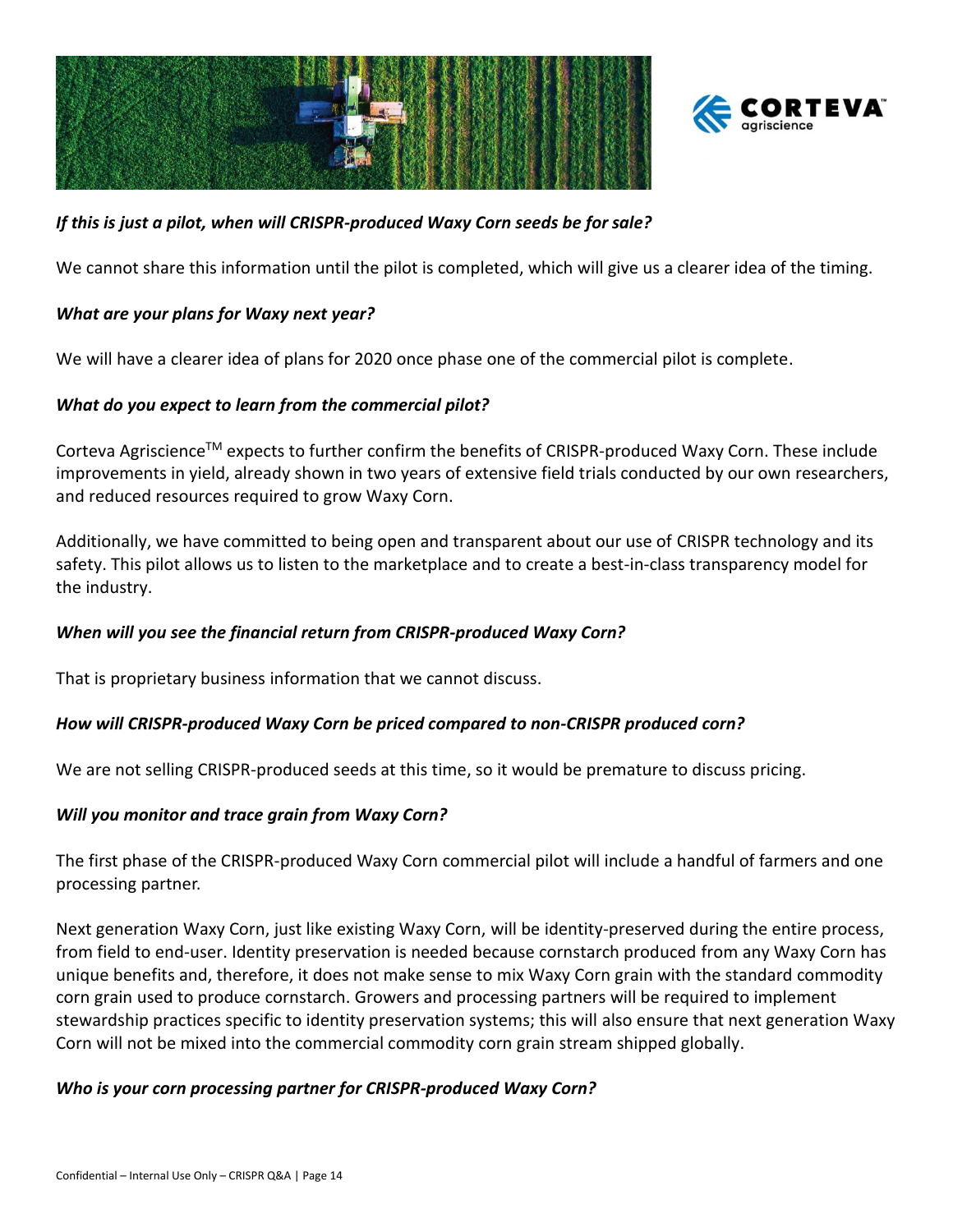



We are unable to disclose that information for competitive reasons.

#### *What Is the benefit of CRISPR-produced Waxy Corn? What is the point?*

Our CRISPR-produced Waxy Corn will improve sustainability because farmers will get faster access to better, more modern and higher yielding corn hybrids having the waxy characteristic. We expect improvements in yield that are projected to reduce the resources needed to grow this crop and provide the supply stability strongly desired by waxy cornstarch processors.

### *Why did Corteva AgriscienceTM select Waxy Corn rather than something with more direct consumer benefits?*

We decided to start with a crop we know very well. With our 90-plus years of corn breeding experience, it was natural to bring our deep understanding of the biology of corn to our first commercial CRISPR-produced product.

We also have a great deal of experience with the Waxy characteristic in corn as an organization that has been selling conventional Waxy Corn hybrids since the mid-1980s and is the leading supplier of Waxy Corn in the United States.

Starting with this identity-preserved product as our initial CRISPR product offering allows us to lay a solid foundation for success for future larger-volume CRISPR products.

### *Does CRISPR-produced Waxy Corn have regulatory approval in the U.S. and beyond?*

The Waxy Corn commercial pilot will be limited to the U.S. market. In the U.S. CRISPR-produced Waxy Corn is not subject to USDA biotech regulations. We confirmed this specifically with USDA in 2016 through the "Am I Regulated?" inquiry process.

#### *Will you label Waxy Corn?*

Corteva is conducting this commercial pilot to solicit feedback prior to full commercialization. We are committed to making information about CRISPR and how it is being used to produce seeds transparent and available to the public and will communicate our position on labeling Waxy Corn once we make that determination.

### *Will Corteva's CRISPR-produced Waxy Corn require GMO labeling if it appears in food products in the U.S.?*

The characteristics in CRISPR-produced Waxy Corn could occur in nature or be produced with conventional breeding, which means that this product is not a GMO and therefore does not require that labeling.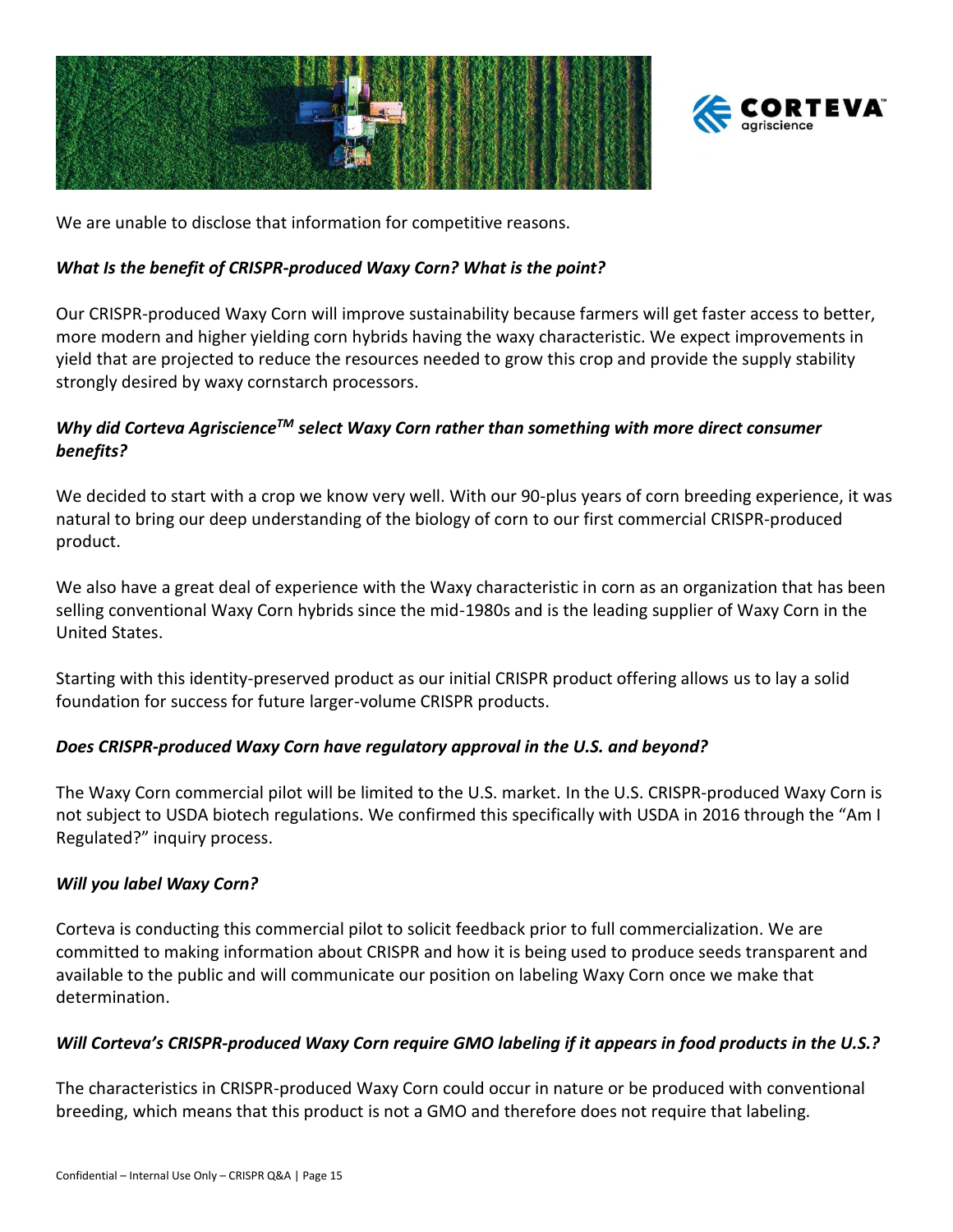



# *What other CRISPR-produced products does Corteva AgriscienceTM have in development? What is the status of these products?*

We are not yet ready to share our complete pipeline of CRISPR-produced products in development. We continue to develop seed products with CRISPR technology and have product concepts underway focused on disease resistance, healthier oil and improved feed quality.

As a specific example, Corteva is developing corn hybrids that are resistant to Northern Leaf Blight (NLB). NLB is a fungal disease that produces serious grain losses in the U.S., Brazil, Argentina, China and other parts of the world.

# *Does the delay of Waxy Corn change Corteva's commitment to CRISPR?*

We remain committed to CRISPR technology and its potential to enrich the lives of those who produce and those who consume. Agriculture is at a crossroads, affected by many changes that range from environmental conditions to consumer preferences. Today's challenges require that we use all the tools at our disposal to identify and develop crops with added environmental and consumer benefits.

### *Can you share more about Corteva's CRISPR strategy beyond the Waxy Corn pilot?*

Our vision is to use CRISPR to develop a variety of crops with added environmental and consumer benefits. We also know that no one company has all the answers to the challenges we face, so we are committed to encouraging broad adoption of this technology in agriculture by enabling access to our CRISPR intellectual property rights for nonprofit organizations, academics and commercial enterprises.

### *How will Cargill's new Waxy Corn Promise Program impact CRISPR-produced Waxy Corn at Corteva?*

We welcome all efforts to provide farmers with more choices and information. Our own vision is to use CRISPR to develop a variety of crops with added environmental and consumer benefits. Over time, we believe these benefits will create broad acceptance for CRISPR-produced seeds among producers and consumers alike.

### *Will Corteva create CRISPR-produced plants with direct consumer benefits?*

Consumers are demanding food that is healthier for them and is grown with less environmental impact. We need to keep developing technologies to meet these goals. CRISPR is one tool that can help.

We continue to research and develop seed products with CRISPR technology and have product concepts underway with direct consumer benefits such as healthier oil.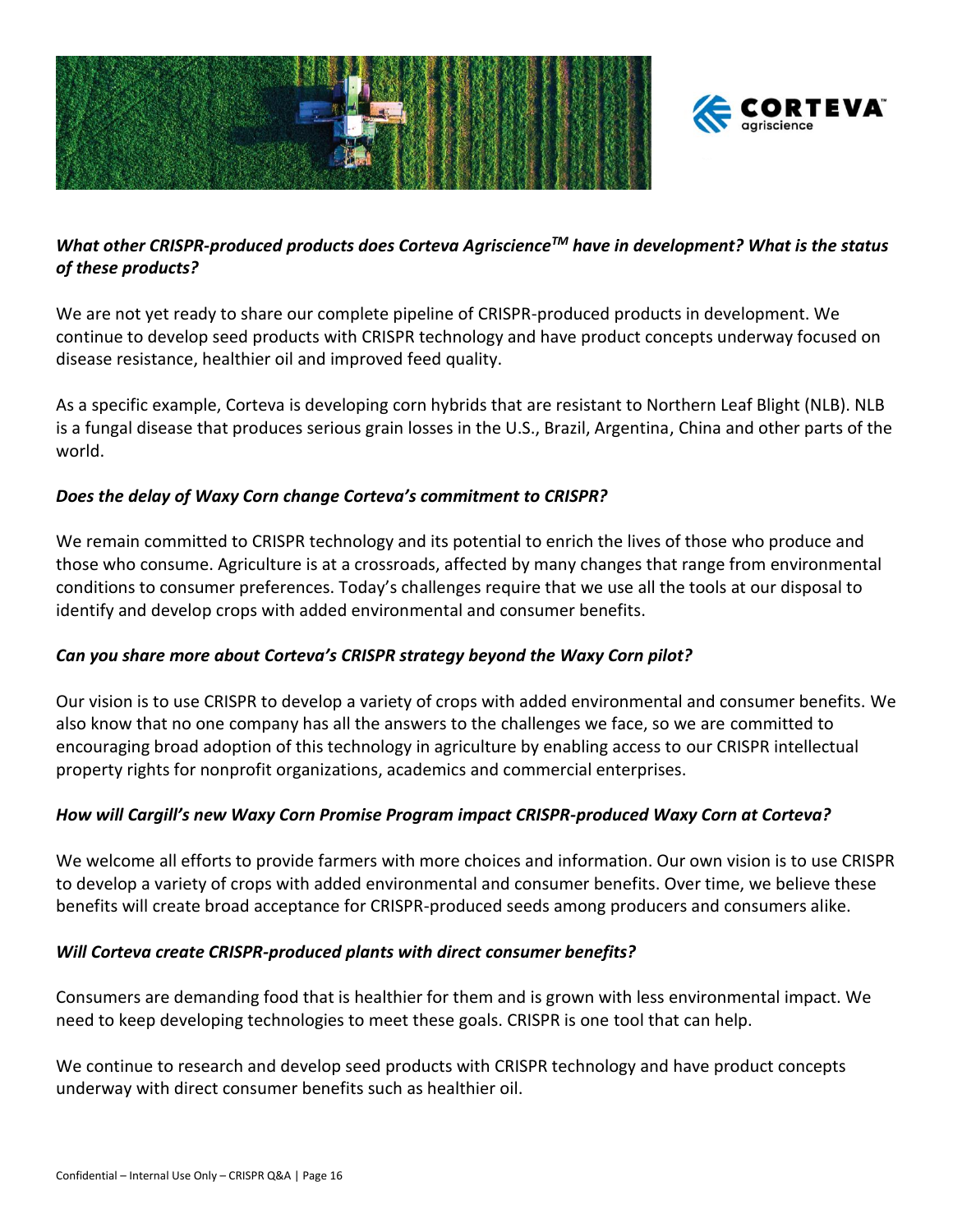



#### <span id="page-16-0"></span>**Social License and Public Acceptance**

#### *Why are you bringing these products to market? Do consumers even want CRISPR products?*

Consumers are demanding food that is healthier for them and the environment. Examples of potential benefits that consumers are interested in include crops that taste better and have more vitamins and nutrients, food that is less expensive due to the use of fewer resources to grow crops, and less food waste due to fruits and vegetables that don't brown or rot quickly. We need to keep developing products to meet these goals. CRISPR is one tool that can help.

#### *Do you feel it is your role to educate the public about CRISPR? How will you share information about CRISPRproduced plants with the public?*

Corteva Agriscience™ is proud of our exploration of plant breeding innovations such as CRISPR to produce healthier, more nutritious and sustainable crops, and we are committed to transparency and making information about CRISPR available to our partners and consumers.

Here are some examples of our transparency and engagement around CRISPR:

- Through our Insight Series, we have engaged and listened to stakeholders with diverse viewpoints to help us better understand perspectives about technology and food.
- We support international forums, such as CRISPRCon, that give voice to people whose lives could be impacted by this breakthrough technology.
- We continue to engage and seek feedback from stakeholders who will play a critical role in assessing the potential of CRISPR to make the transition from the lab to the family table.

### *Do you think CRISPR will face the same public scrutiny as GMOs? Do you think consumers will ultimately accept CRISPR?*

Consumers are demanding healthier food grown with less environmental impact. If they understand that CRISPR is a tool that works within the genetic material already existing in the plant to achieve these goals safely and efficiently, we believe the public will enthusiastically adopt CRISPR-produced plants.

Almost any new technology prompts questions and hesitation. That's appropriate and to be expected. A large part of our role as users of this technology is to address those questions and concerns using fact-based, scientific information, and to explain the benefits of products developed with CRISPR in the practice of sustainable agriculture. We plan to do our part to educate and inform all our stakeholders as we move forward with the use of this technology.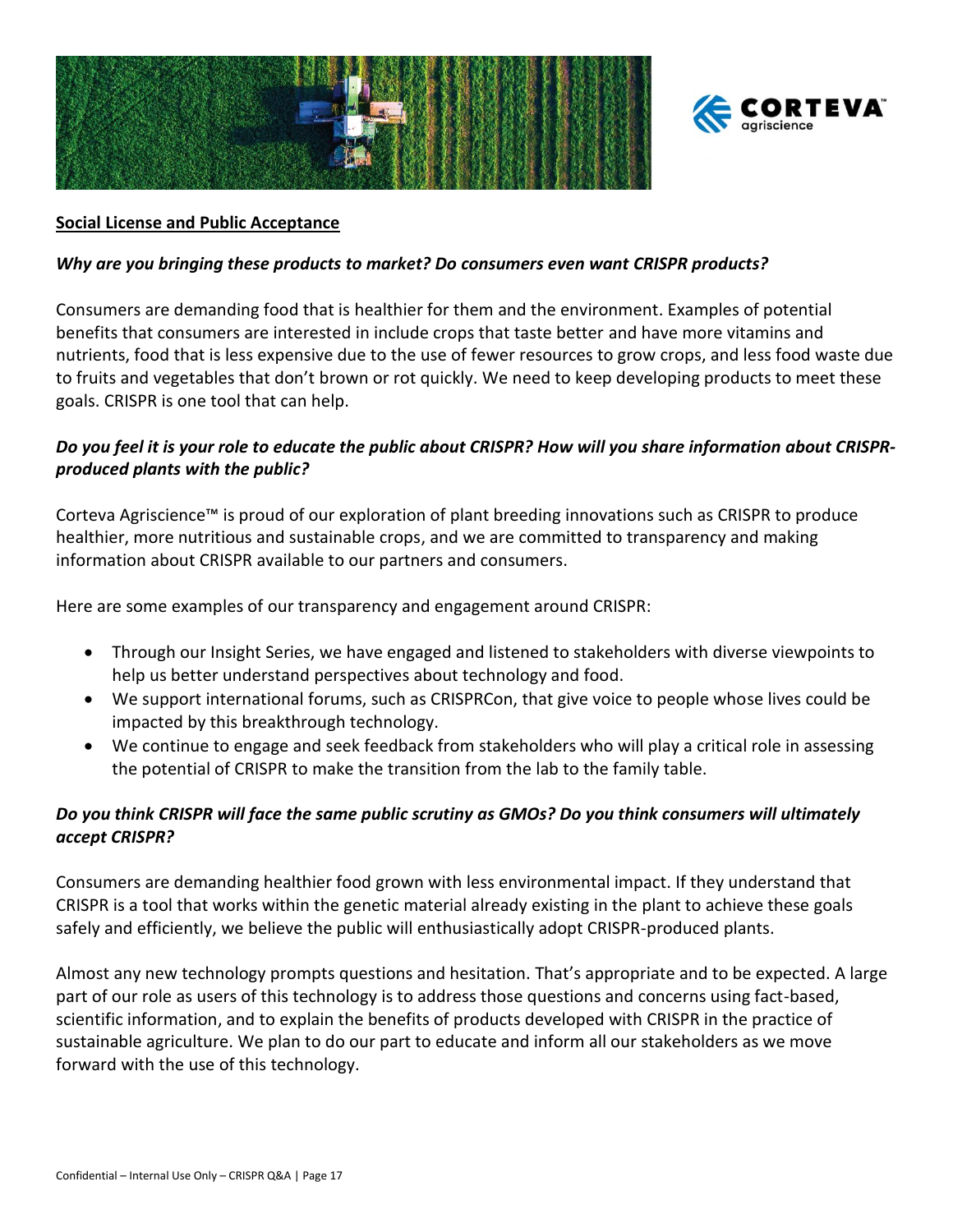



We fully believe consumers will embrace and benefit from CRISPR – it's part of why we are so excited to invest in this area of our business.

## *How can the public be sure Corteva AgriscienceTM will use CRISPR responsibly?*

We are deeply committed to putting our customers and their needs first, and to ensuring that every product we provide is made responsibly. At Corteva, we've developed a set of guiding principles for our applications of CRISPR as an advanced plant breeding tool. Examples of those principles include:

- Corteva products developed using CRISPR for advanced plant breeding include only genetic material from the target plant/crop.
- Corteva is committed to open, transparent and timely communications about its use of CRISPR.
- Corteva supports appropriate, science-based regulatory oversight for plants developed with CRISPR, consistent with those for plants developed through other plant breeding methods.

Corteva extensively field-tests all new varieties we develop to confirm changes were made as intended. Specifically, for CRISPR-produced plants:

- Corteva researchers confirm the intended change was successful.
- Corteva researchers conduct field tests of thousands of plants over several years to confirm that plants grow and perform as intended.
- Corteva engages routinely with regulatory agencies like the FDA about our products. We adhere to all FDA food safety regulations for all our products.

### <span id="page-17-0"></span>**Open Innovation and Intellectual Property**

### *Does Corteva have its own IP for the CRISPR technology?*

Yes. In addition to licensed intellectual property rights from the Broad Institute of MIT and Harvard, the University of California, Berkeley (through alliances with Caribou Biosciences and ERS Genomics) and Vilnius University, the Corteva (DuPont and Pioneer Hi-Bred) patent portfolio comprises patent applications related to the CRISPR technology.

### *What is Corteva's licensing agreement with the Broad Institute?*

Corteva has received non-exclusive global rights to the Broad Institute patent portfolio covering intellectual property for CRISPR-Cas9 gene-editing technology for all agricultural uses and applications.

#### *What are the terms of the licensing agreement? How much was invested?*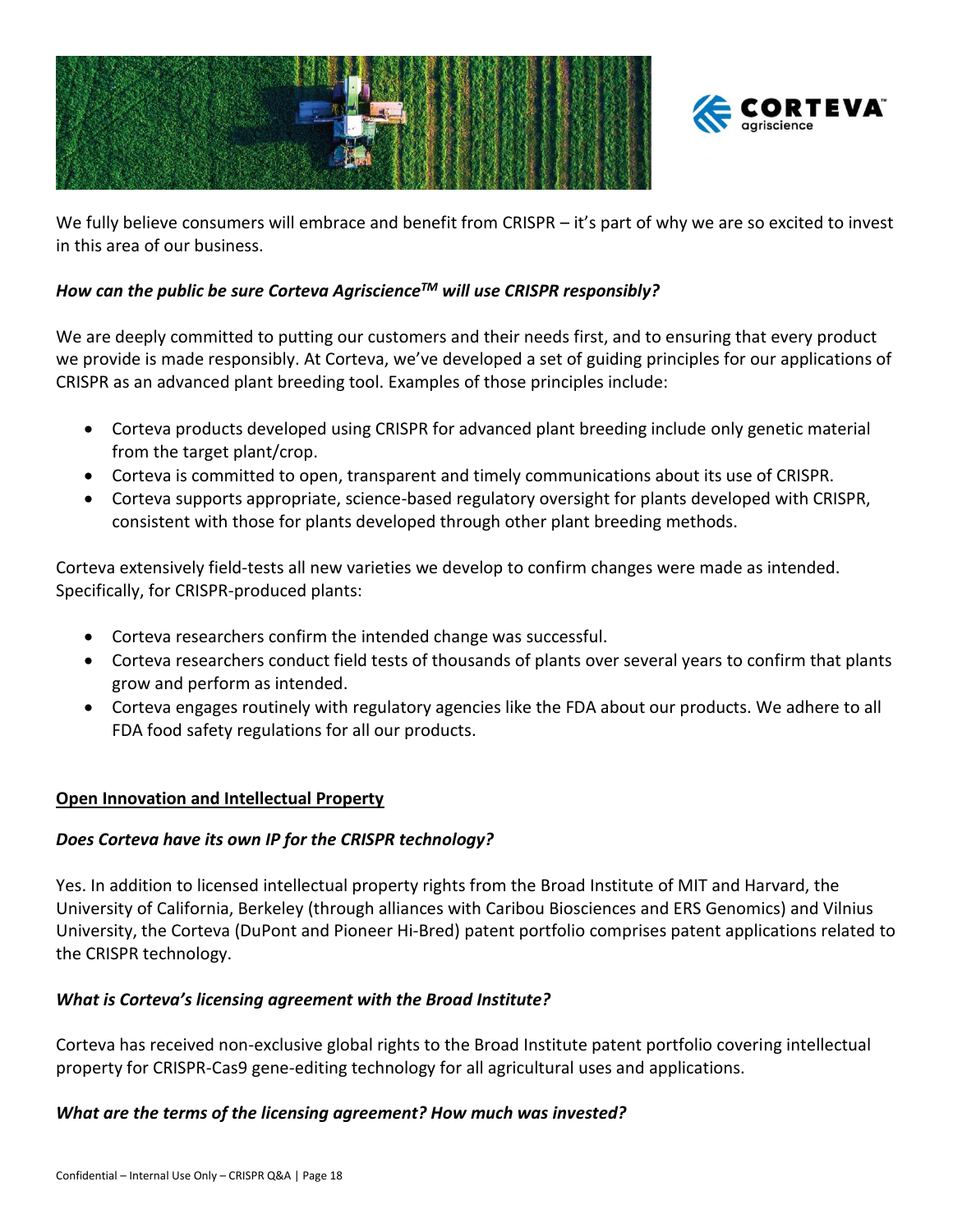



We are not disclosing the specific terms or financial details of the licensing agreement. What we can share is that Corteva Agriscience™ maintains a substantial commitment to CRISPR technology for agricultural applications.

# *Will you sub-license your access to Broad Institute Technology?*

Corteva and the Broad Institute have entered an alliance through which they are committed to jointly enable others in the plant agriculture field with comprehensive licenses to their joint CRISPR-Cas9 intellectual property portfolio. Corteva (previously DuPont Pioneer) has a long history of collaboration and a commitment to broadly advancing science. Corteva is collaborating to develop the technology across all crops and geographies for the greater good. (Examples include: CIMMYT, Danforth Center.)

We have secured non-exclusive rights to the Broad IP under which we can out-license traits and products made using CRISPR-Cas9 technology. Should an entity want to license only the Broad IP, they can contact Broad Institute directly; if an entity desires a license to Pioneer IP only, we are happy to provide such a license. Most frequently, however, interested parties take a license under Corteva and the Broad Institute's joint licensing program.

# *Is there any entity that would not qualify for license agreements through the Corteva (DuPont) and Broad joint licensing agreement?*

The scope of the joint licensing framework for agriculture covers plant applications, subject to certain restrictions. Animal or human therapeutic applications are not included under the joint licensing framework.

### *Are there any agricultural applications that would be prohibited use under the joint licensing agreements?*

Yes: gene drives, commercial tobacco products for human use, and sterile seed engineering that prevents replanting (terminator seed) are applications that are prohibited under the joint licensing framework.

### *What applications are covered under Corteva's non-exclusive licensing agreement?*

All agricultural applications in plants, plant cells and organs, including row crops, fruits, vegetables, nuts, grasses, trees and agricultural biologicals.

# *How does the licensing agreement with the Broad Institute differ from your current exclusive licenses with ERS Genomics, Caribou Biosciences and Vilnius?*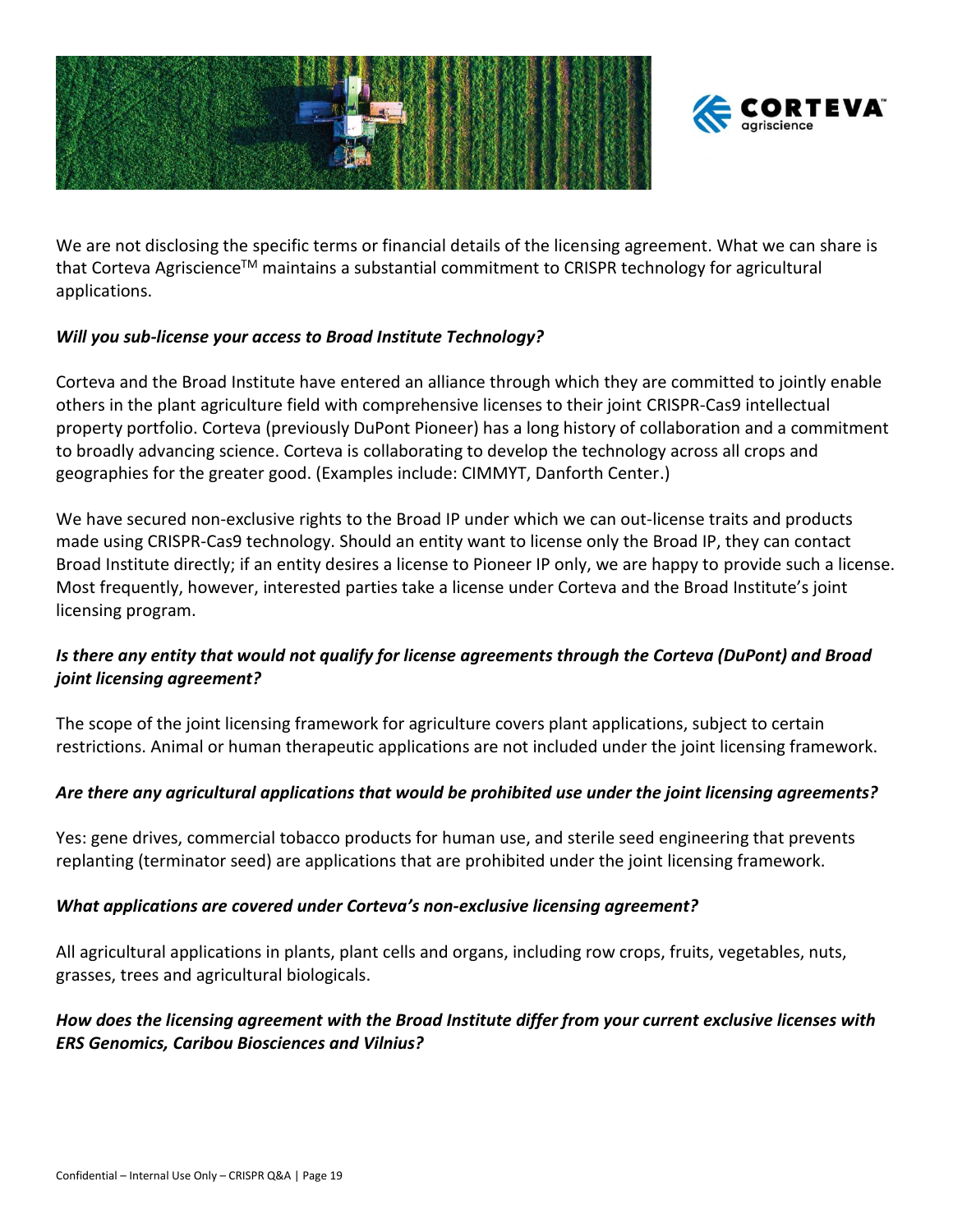



This licensing agreement is in addition to the licensing agreements that we have previously announced with ERS Genomics, Caribou Biosciences and Vilnius University and provides Corteva with a comprehensive set of foundational CRISPR-Cas9 IP.

# *Isn't this just a way for Corteva AgriscienceTM and the Broad Institute to unfairly control access to CRISPR technology?*

Just the opposite, in fact. The goal of developing a joint licensing framework is to provide democratic access to CRISPR-Cas9 for agricultural applications in plants. We intend to enable third parties so that the abundant potential of CRISPR can be better realized. Corteva has and will continue to enable others by providing access to its CRISPR technology.

# *What are the licensing terms for third parties under the joint licensing framework between Corteva and the Broad Institute?*

We are not publicly disclosing terms of the joint licensing framework. All parties interested in obtaining a license are invited enter a three-way confidentiality agreement with Pioneer and the Broad Institute under which the terms can be disclosed to bona fide potential licensees. Generally speaking, the financial terms of the joint license are adapted to the R&D resources of the potential licensees, to provide reasonable terms that encourage adoption of CRISPR technology to further advancements in agriculture. Free licenses are being made available to universities and nonprofit organizations for academic research and to nonprofit organizations developing products for smallholder farmers.

### *What is Open Innovation and what does Corteva intend to accomplish?*

Through our Open Innovation initiative, Corteva collaborates with thought leaders and innovators to identify and develop solutions to some of the world's most pressing food and agriculture needs. Our Open Innovation platform creates a mechanism to rapidly deploy innovative technologies through organizations that are good stewards of those technologies. This approach enables the development of tailored solutions to address local problems around the world.

We're calling on small and large companies, public research institutes and academia to come together to drive innovation that will enable us to solve the pressing challenges facing us in agriculture.

Corteva has an Open Innovation program in traits, plant breeding, enabling technologies, biologicals, crop protection and digital solutions. For more information, go to [www.openinnovation.corteva.com.](http://www.openinnovation.corteva.com/)

# *What are the terms for Corteva's Open Innovation partners?*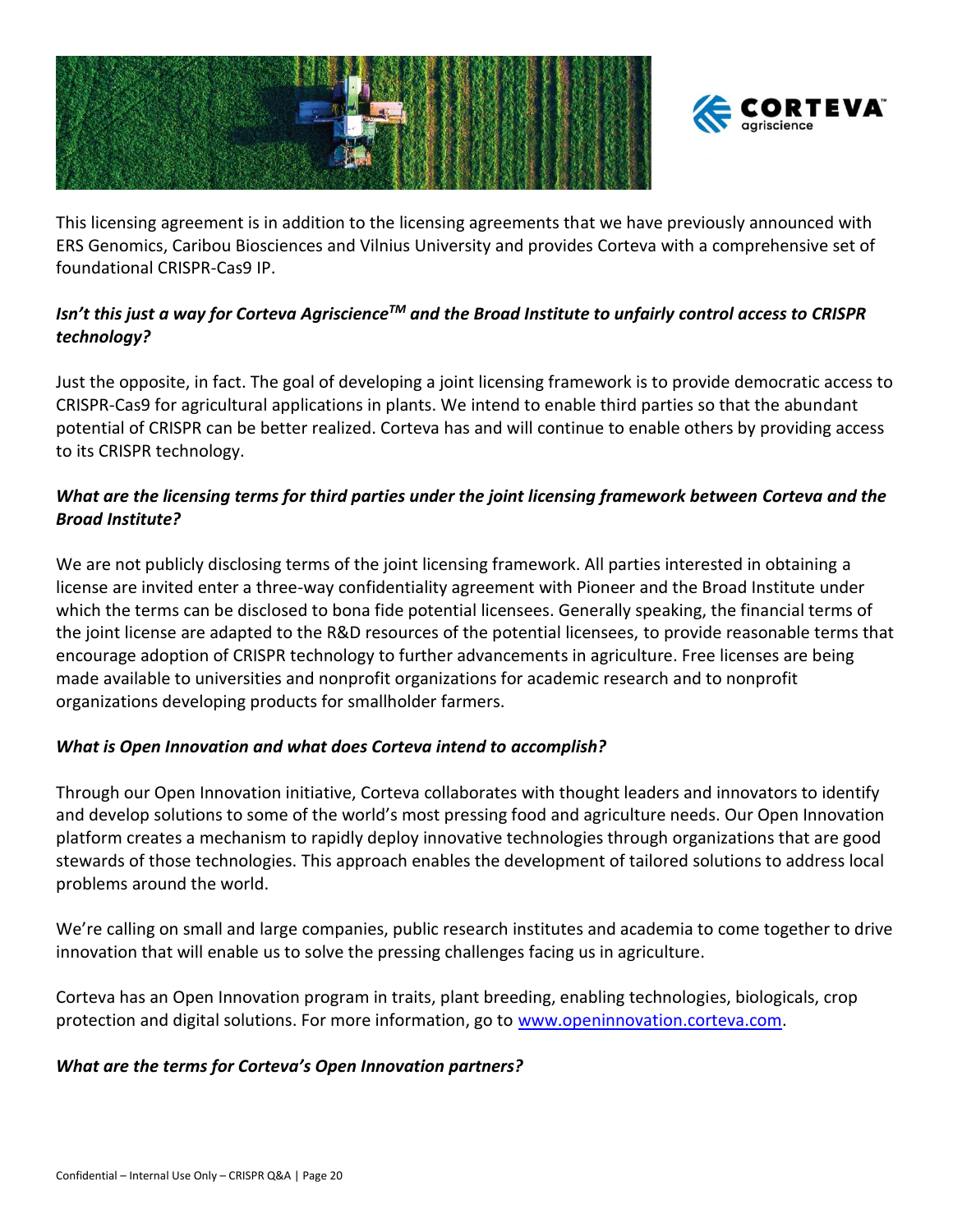



Terms for Open Innovation projects are tailored on a case-by-case basis. They are generally structured to encourage the easy implementation of small-scale collaborations with non-controversial intellectual property and data ownership terms.

### *Can you share some examples of Corteva AgriscienceTM CRISPR Open Innovation partnerships?*

In September 2016, DuPont Pioneer and the International Maize and Wheat Improvement Center (CIMMYT) announced a public/private partnership to jointly develop improved crops using CRISPR to address the needs of smallholder farmers around the world.

The Pioneer-CIMMYT Steering Committee is currently considering a range of potential products and target traits. The first project applies CRISPR to address the devastating maize lethal necrosis (MLN) disease in sub-Saharan Africa.

The International Crops Research Institute for the Semi-Arid Tropics (ICRISAT) and Corteva also inked a multiyear partnership to strengthen food security by improving crops that feed millions through sharing of high-tech and modern breeding technologies.

Corteva and the Donald Danforth Plant Science Center entered a collaboration to apply cutting-edge technologies, including CRISPR and Pioneer Hi-Bred's proprietary developmental genes technology, for creating new varieties of improved food security crops with enhanced native traits.

### <span id="page-20-0"></span>**Human Medicine**

### *How can CRISPR be used in human medicine?*

Researchers are using CRISPR to discover treatments and cures for serious genetic diseases and conditions, such as certain types of cancer, sickle cell anemia, cystic fibrosis and early-onset Alzheimer's. These innovations and advancements, made possible through CRISPR, have the potential to improve the lives of millions.

# *What is the stance of Corteva on the Chinese scientist who used CRISPR to edit embryos, resulting in the live birth of gene edited twins?*

Corteva is not involved in human medical research. Our research is in agriculture and our work with CRISPR is focused specifically on growing healthy and nutritious crops. We are committed to being open and transparent about our use of CRISPR to improve agriculture and food.

### *What about those studies raising questions about unintended consequences in human medicine?*